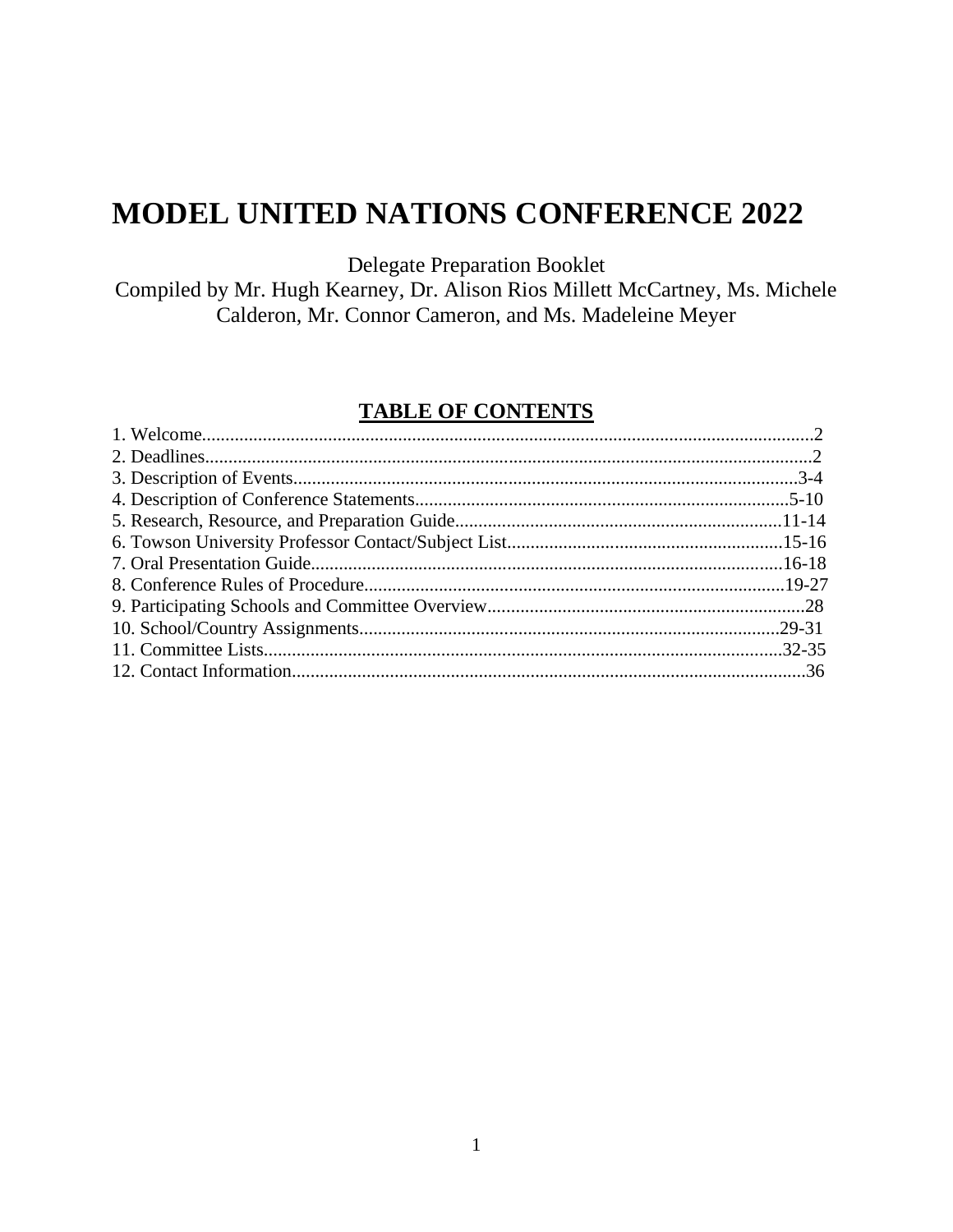## **WELCOME TO THE 2022 MODEL UNITED NATIONS CONFERENCE!**

We are so pleased that you have chosen to participate and hope that you find it a rewarding learning experience. The United Nations has been at the center of much debate lately in vital international issues. We hope that you learn much about your country, international relations, and the United Nations and enjoy role-playing in these debates.

This booklet seeks to introduce you to the Model UN conference, co-sponsored by Baltimore County Public Schools Office of Social Studies and supported by the Towson University BTU program, TU Department of Political Science, and TU International Studies Program. Please read through it carefully. While at the conference, you must **wear your name badge** at all times. We would also like to extend a special welcome to our Charles County and Mt. St. Joseph's participants. We hope that through their participation, Model UN can become a Maryland-wide event in the future.

Thank you all for coming and taking the time and effort to prepare. We look forward to a successful conference!

Mr. Hugh Kearney, Carver Center for the Arts Dr. Alison R. M. McCartney, Towson University

## **IMPORTANT DATES AND DEADLINES!!!!!**

December 18, 2021 - Deadline for notification of which students will be representing countries, i.e., delegation assignments. Teachers should email this information to both (mcalderon@towson.edu) and [\(amccartney@towson.edu\).](mailto:(amccartney@towson.edu))

December 21, 2021 - Delivery of Conference Scenario to participating schools.

January 2022 - March 2022 - AS AVAILABLE -Baltimore County/City only - Visits by Towson University student "coaches" to participating schools (when requested) to help delegates prepare for the conference. TU students will contact each school to set dates/times.

February 25, 2022 - Deadline for receipt of each team's preliminary statement for the General Assembly. Send statements by mail to Dr. Alison McCartney.

February 25, 2022 - Deadline for individual withdrawal from the conference. Teachers should immediately notify Dr. Alison McCartney via phone or email [\(amccartney@towson.edu\).](mailto:(amccartney@towson.edu))

February 25, 2022 5PM- Deadline for receipt of Policy Statements for award competition. Teachers please send via email to Alison McCartney, Dept. of Political Science, Towson U., amccartney@towson.edu

March 4-5, 2022 - Dates of the 2022 Model UN Conference at Towson University.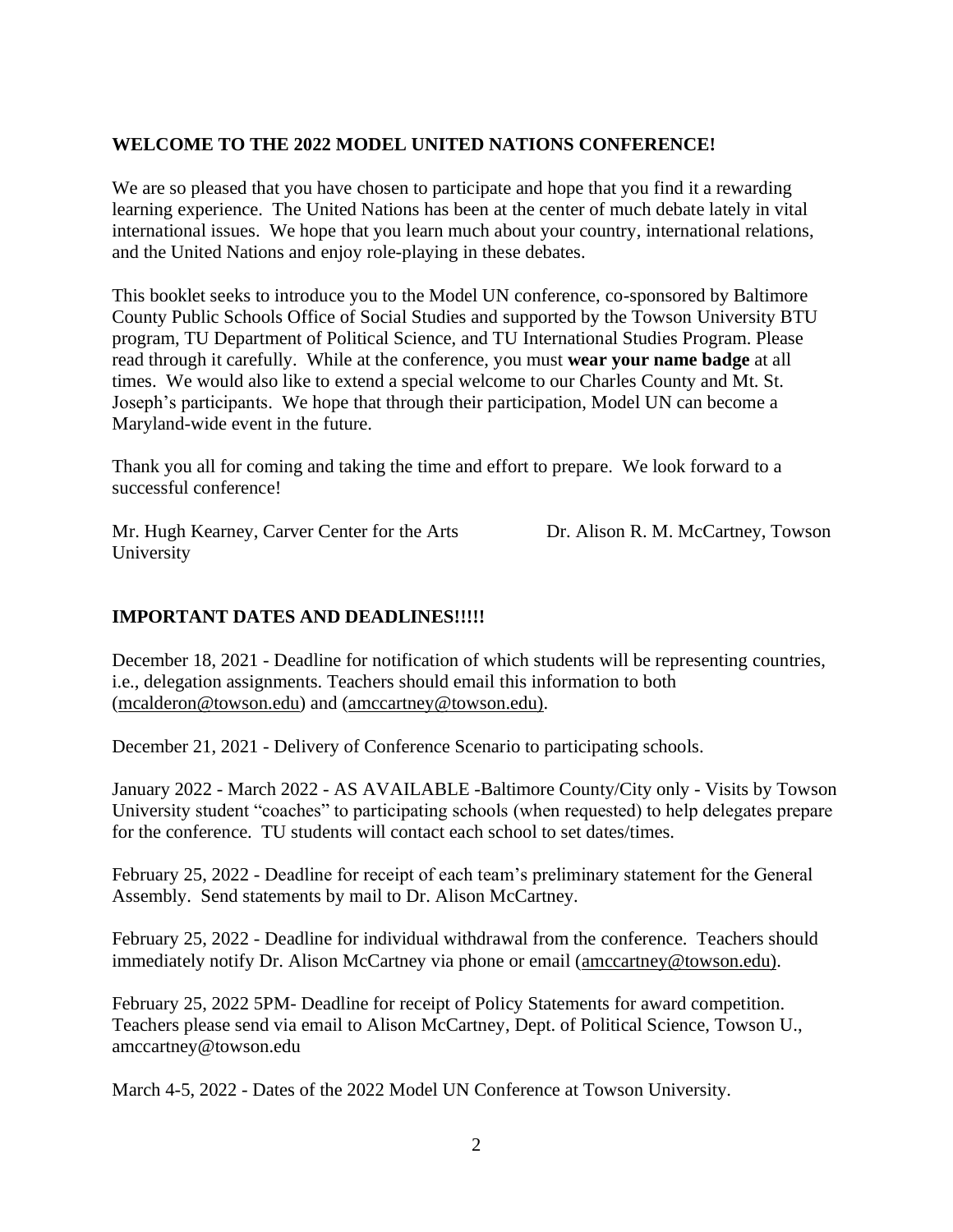## **DESCRIPTION OF SCHEDULED EVENTS**

**REGISTRATION:** Upon arrival on campus on all conference days, each student must immediately proceed to the registration desk. At the registration desk, you will sign in and receive your conference materials that will include a nametag. You **must wear this badge at all times on campus.** You will not be allowed to enter any conference events without it.

**WELCOME ADDRESS**: After an introduction by one of the co-chairs of the conference, Mr. Kearney, Dr. McCartney will give a welcome address on the current role of the United Nations in world affairs. All delegates must be present.

## **RESOLUTION AND PUBLIC SPEAKING WORKSHOPS WITH TU STUDENTS**:

During the UN Day events in November, all participants will be assigned a room for an advising session with advanced Towson University students, most of whom are members Pi Sigma Alpha, the National Political Science Honor Society, the TU Undergraduate Research Club, or Dr. McCartney's Civic Engagement and International Affairs class. These students have much experience in political writing, public speaking, and international simulation negotiations. They will provide tips and advice for the conference. Many of them will also be available to review your proposals before the conference begins in March and/or serve as your school's "coach."

**GENERAL ASSEMBLY OPENING**: All delegates must be on time. You will be assigned seats with a sign to designate your country. The Secretaries, Mr. Kearney and Dr. McCartney, will have a roll call of all delegates. Those not present when their name and country are called will not be able to participate in these sessions.

**GENERAL ASSEMBLY SESSIONS**- During these periods, delegates will be debating issues and proposals. See the "Rules" section to learn the proper parliamentary procedure. To be recognized to speak, one delegate from each team should give a piece of paper to runners, TU students and conference alumni, who will be walking around the room, stating their country name and the issue/topic on which they wish to speak. You may give runners these notices at any time during sessions, including roll call, except when closing has been called. The runners will give these pieces of paper to the Secretaries. Any passed messages will be read by runners. Any notes without the delegation country stated and/or regarding business other than that directly relating to the conference will be turned over to your teacher. The Secretaries will call on countries to speak. One delegate from each team should proceed to the microphone on their side of the room and address the Assembly. Secretaries will also be responsible for calling votes, including the closing motion for each session. During sessions, delegates must keep talking in teams to a minimum, using paper notes or whispering voices only. Delegates who are disorderly or disruptive to the conference will be asked to leave. Delegates may briefly leave the conference for restroom visits only.

**COMMITTEE MEETINGS**: Each team can send only ONE delegate to each committee meeting that they have been assigned. The chair for committee meetings will be either a Towson University professor, graduate student, or honor student, and he/she is responsible for the conduct of this session.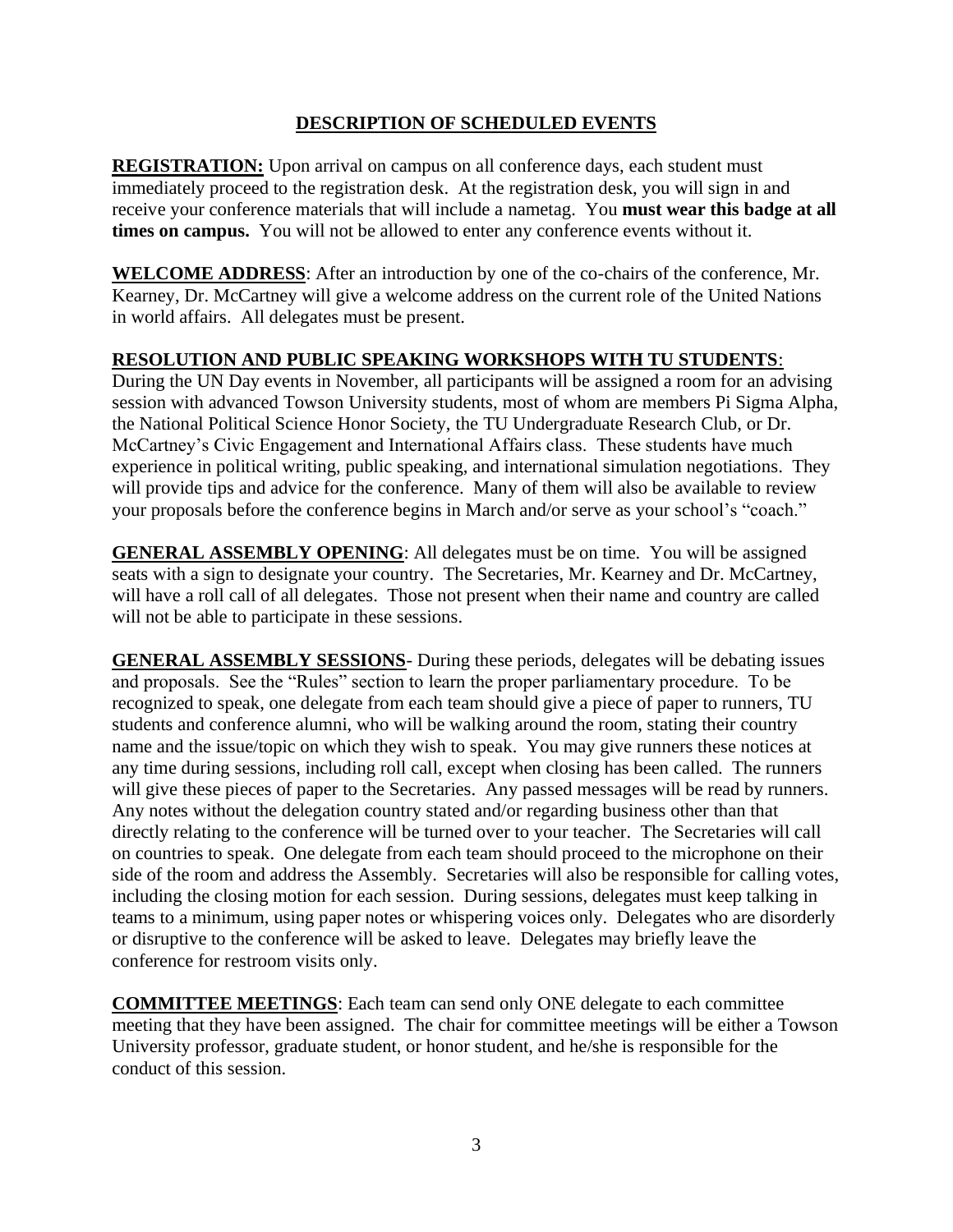**FINAL RESOLUTION PRESENTATION AND VOTING PERIOD:** During this period, delegates may present final resolutions that they wish to be considered for approval by the General Assembly or final resolutions against a proposal/idea. To speak, follow the same procedure as for the other sessions. Each team is allowed one vote in all matters.

**CAUCUS SESSIONS:** During unmoderated sessions, delegates can informally speak with other delegations in order to discuss issues and resolutions and attempt to gain/dissuade support. These discussions will be monitored by teachers and the Secretariat. Discussions must be limited to conference business only. This type of period is the only time that delegates are allowed to leave their seats to talk with delegates from other countries. During moderated caucus sessions, delegates should raise their placards and wait to be recognized by the Secretariat to speak. Comments should be kept to a minimum, such as asking a question of another delegation or responding to a question or comment of another delegation.

**DE-BRIEFING AND EVALUATION PERIOD**: At this time, the formal part of the conference is over. Delegates will be asked to fill out questionnaires about their experience and the conference. If time allows, we will discuss or de-brief delegates on how things were/were not accomplished in the conference.

**CLOSING REMARKS**: This address will be given by the conference co-chairs and will signify the end of the meeting.

**BREAKS**: During all breaks, delegates may NOT leave the campus or the particular building where activities are being held for ANY reason. Breaks are to be used for restroom visits and discussion between teams.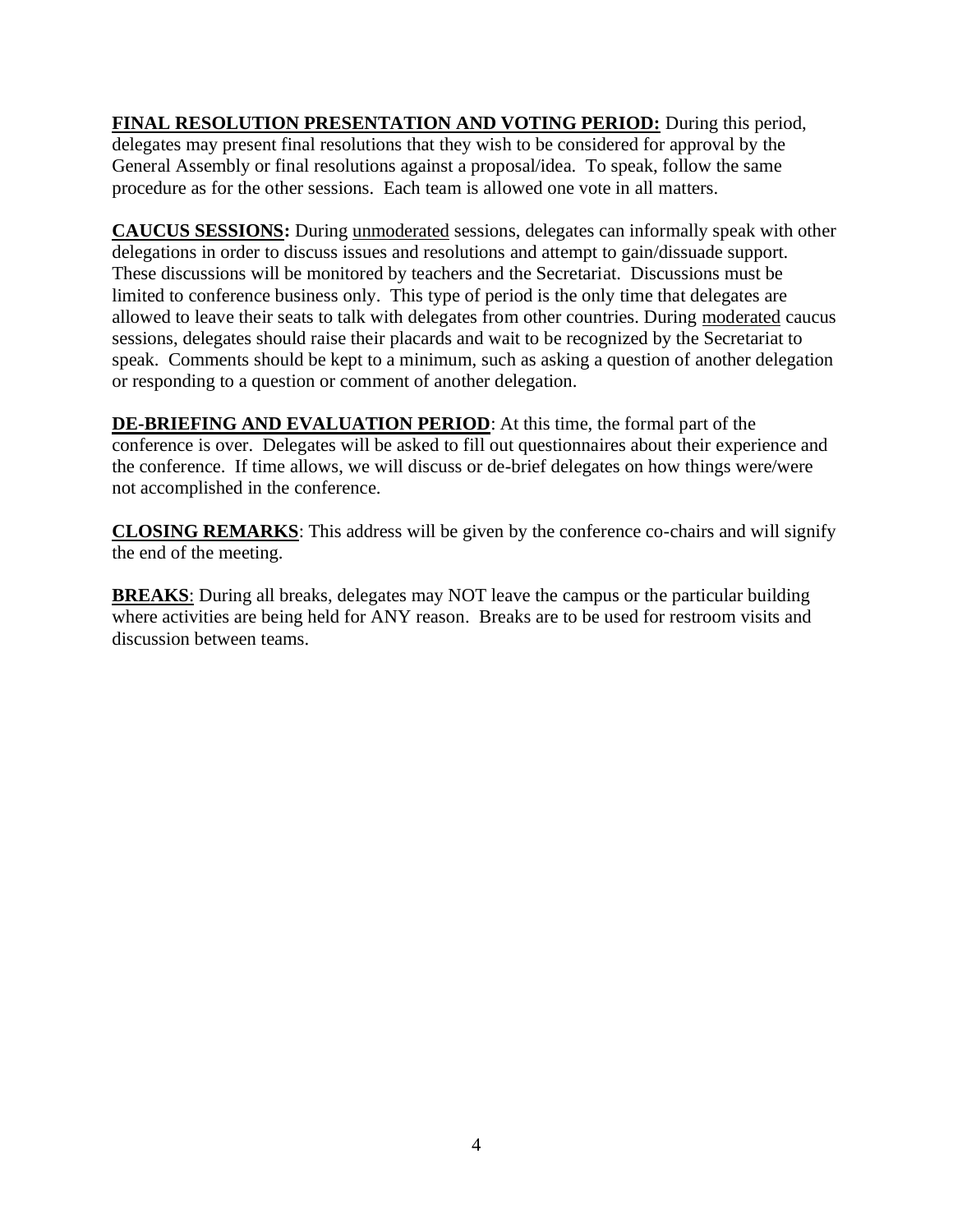## **CONFERENCE STATEMENTS**

## **PRELIMINARY STATEMENTS**

A preliminary statement seeks to define your delegation's general goals relative to the theme of the conference. It is, in essence, an agenda-setting tool. Your statement should be about ½ to a full page in length and should take no more than one minute to read. It should begin with a statement of greeting to the other delegations and address 3 items in general ways: 1) how the conference theme impacts the global community from your country's point of view; 2) how the conference theme impacts states with similar issues and problem as yours (ex: geographic, cultural, or economic); and 3) basic goals your delegation wishes to achieve at this conference; 4) general ideas on how key issues might be resolved.

## **POLICY STATEMENTS** (adapted from the UNA-USA website, https://unausa.org/)

This conference requires that each delegation submit a policy statement -- information outlining each delegation's policies and proposed solutions regarding one of the topics being discussed. The policy statement helps the delegates to organize their ideas and share their foreign policy with the rest of the delegations. These statements are due **to your teacher one week before** the conference (February 28th). Most written policy statements are 1-2 pages in length for each topic and contain a brief introduction and a comprehensive breakdown on a country's position.

The 2020-2021 conference cycle has forced many individuals to adapt to virtual circumstances. With that being said, TU-BCPS has added two other options for delegations to create policy statements. The oral policy statement allows delegates to record a video of themselves discussing their country's perspective on the conference scenario. The multi-modal policy statement allows delegates to create a slide-show, video, or other visual presentation presenting their country's stance on the conference scenario. Awards will be given for best written policy statement, best oral policy statement, and best multi-modal policy statement. The Secretariat strongly encourages delegates to consider submitting their policy statements in either the written, oral, or multi-modal formats to express their creativity and convey their country's perspective.

Specifics guidelines for each format include:

#### *Written Policy Statement:*

- Between 1-2 pages in length, single spaced ca. 1600 words
- Times New Roman, 12 point font
- Word count in footer of paper
- 1" inch margins

#### *Oral Policy Statement:*

- Duration between 3-5 minutes
- Filmed horizontally speaker must be the main focus of the video
- The speaker is fully audible with limited to no background noise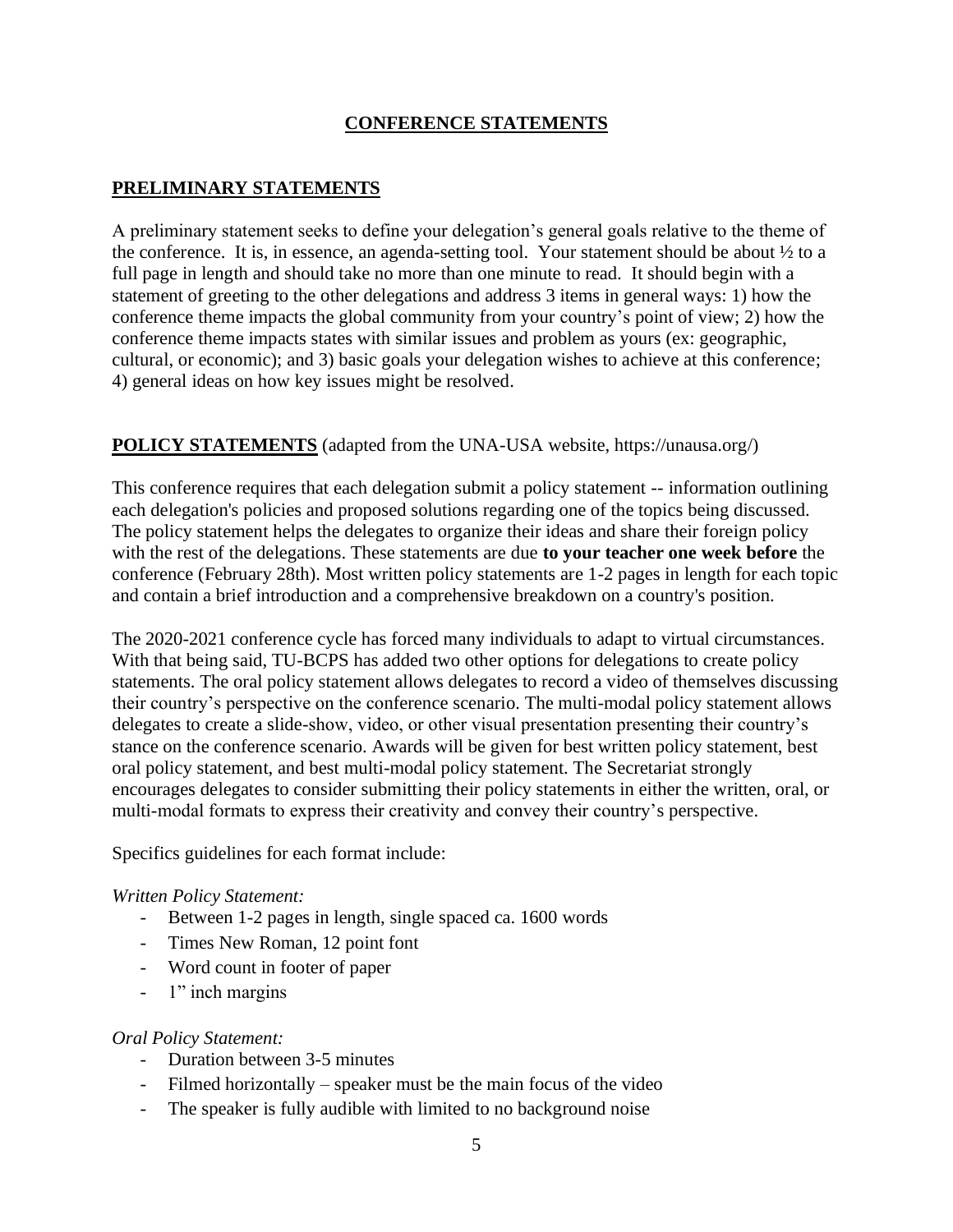## *Multi-Modal Policy Statement*

- Duration is between 3-5 minutes
- Includes an audible voice-recording to explain the presentation
- Utilizes an approved method (Powerpoint, Prezi, Google Slides, etc)
- May not include any visuals that are discriminatory to any countries, ethnic, racial, or gender identity groups (ex: use of swastikas)
- It is strongly suggested that positive symbols from that country (flags, national monuments or other sources of culture and pride) be incorporated

#### *The information in all three formats should include:*

- a clear statement of policy on each topic;

- the country's background on the topic, including;
- political and/or foreign policy
- action(s) taken by the specific government in relation to the topic
- conventions, treaties, and resolutions that the country has approved related to the topic
- quotes taken from speeches made by heads of government
- the type of resolution the country hopes to sponsor or approve.
- accurate citations

\*\*\*Note: teachers will receive judging rubrics in advance of the conference

#### *Sample Policy Statement*

#### Sweden

As we march into the new millennium it has become increasingly evident that it is not only wise, but necessary, for the world to reflect on the past hundred years. Things have changed rapidly in that time: socially we are more peaceful, economically we are richer, and mentally we are more aware. And with the year 2000 now behind us, the time has come that we put these developing traits to use and look towards the thing that should concern us the most: the future. As a developed country, Sweden has always felt the need to plan for the imminent years to come. Sweden has made great strides in developing an environmentally conscientious economy that is both beneficial and productive. As of now, most activities relate to "eco-labeling" of products and services: the largest, most necessary step to be taken. As a nation, the people of Sweden wish to work towards the common goal of global sustainable development and pledge "to apply themselves whole-heartedly to the task."

I. Combating the Deterioration of our Atmosphere

For more than a decade, leading scientists the world over have ranked the problem of outdoor air pollution as one of the highest risk health problems in the global community. Yet despite such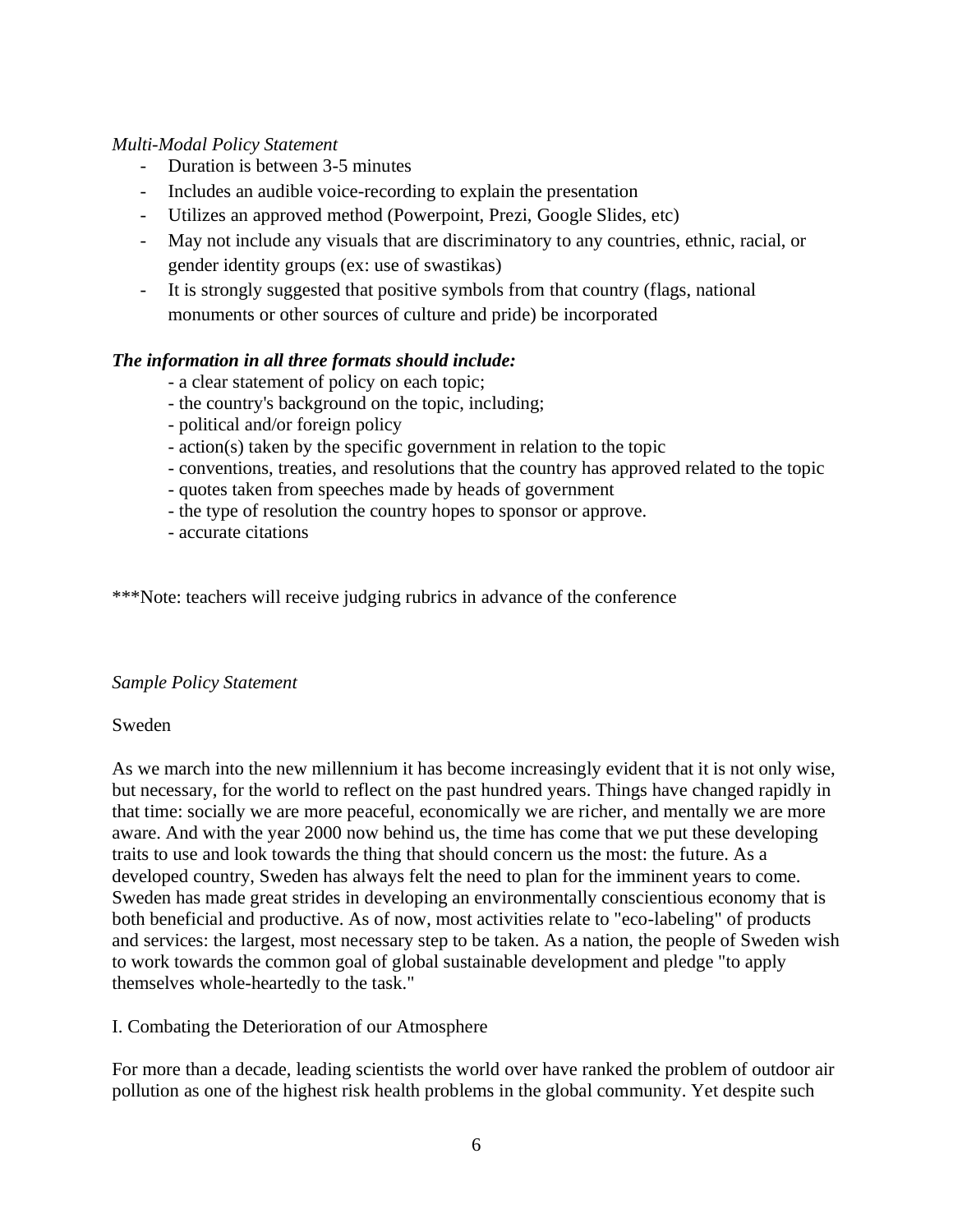conferences as the1985 Vienna Convention for the Protection of the Ozone Layer, the 1987 Montreal Protocol, and the 1992 U.N. Framework Convention on Climate Change, the atmosphere is still being exploited and abused at an incredible rate. Every human life in developed countries is shortened an estimated five months simply because of the pollutants that are spewed into our air daily, not to mention the hundreds of direct - and countless indirect affects that air pollution has on our ecosystem. As a nation deeply concerned about such issues, the country of Sweden feels that strong precautions must be made to preserve the natural state of our already altered atmosphere.

Recognizing that many nations would choose to remain dubious on such issues, Sweden fully supports the Millennium Ecosystem Assessment and urges all national governments and U.N. bodies to delegate the financial support necessary to begin mapping a comprehensive collaboration of the health of our planet. Since such information will undoubtedly take a number of years to gather, Sweden also proposes the immediate switch of all countries to an emphasis on pollution prevention rather than pollution cleanup. Sweden also supports a universal time table to be set up for the phasing out and reducing of such emissions as sulfur dioxide, carbon dioxide, ozone, carbon monoxide, CFC's, PAN's and other environmentally detrimental gases. Sweden urges for such a reduction to be done on both a national and local level by improving energy efficiency, reducing the use of fossil fuels, increasing the use of renewable energy, slowing drastic population growth, incorporating air, water, and land pollution policies, and phasing in full-cost pricing and so called "green taxes" based on the "polluters pay" principle.

#### **RESOLUTIONS** (with some adaptations from the UNA-USA website, www.una-usa.org)

Actions of the United Nations are expressed in resolutions submitted in draft form under the sponsorship of one or more delegations. Resolutions may simply register an opinion, or may recommend action to be taken by a U.N. organ or related agency. Only the Security Council may take "decisions" which bind Member States to a certain course of action.

When drafting and sponsoring a draft resolution, delegates should keep in mind the wording will influence its appeal (or lack thereof). The draft resolution should be clear, concise, and specific. The substance should be well researched and reflect the character and interests of the sponsoring nations.

United Nations resolutions follow a common format. Each resolution has three parts: the heading, the preamble and the operative clauses. It is one long sentence with commas and semicolons throughout the resolution and with a period at the very end. The first word in each clause should be underlined, and each clause in the preamble should end with a comma. All operative clauses end with a semicolon except the final clause, which ends with a period.

#### **Sponsors and Signatories**:

*Sponsors* of a resolution are those countries that have been the principal authors of the document and agree with its substance. *Signatories* are countries that may or may not agree with the substance of the resolution, but would like to see it debated on the floor.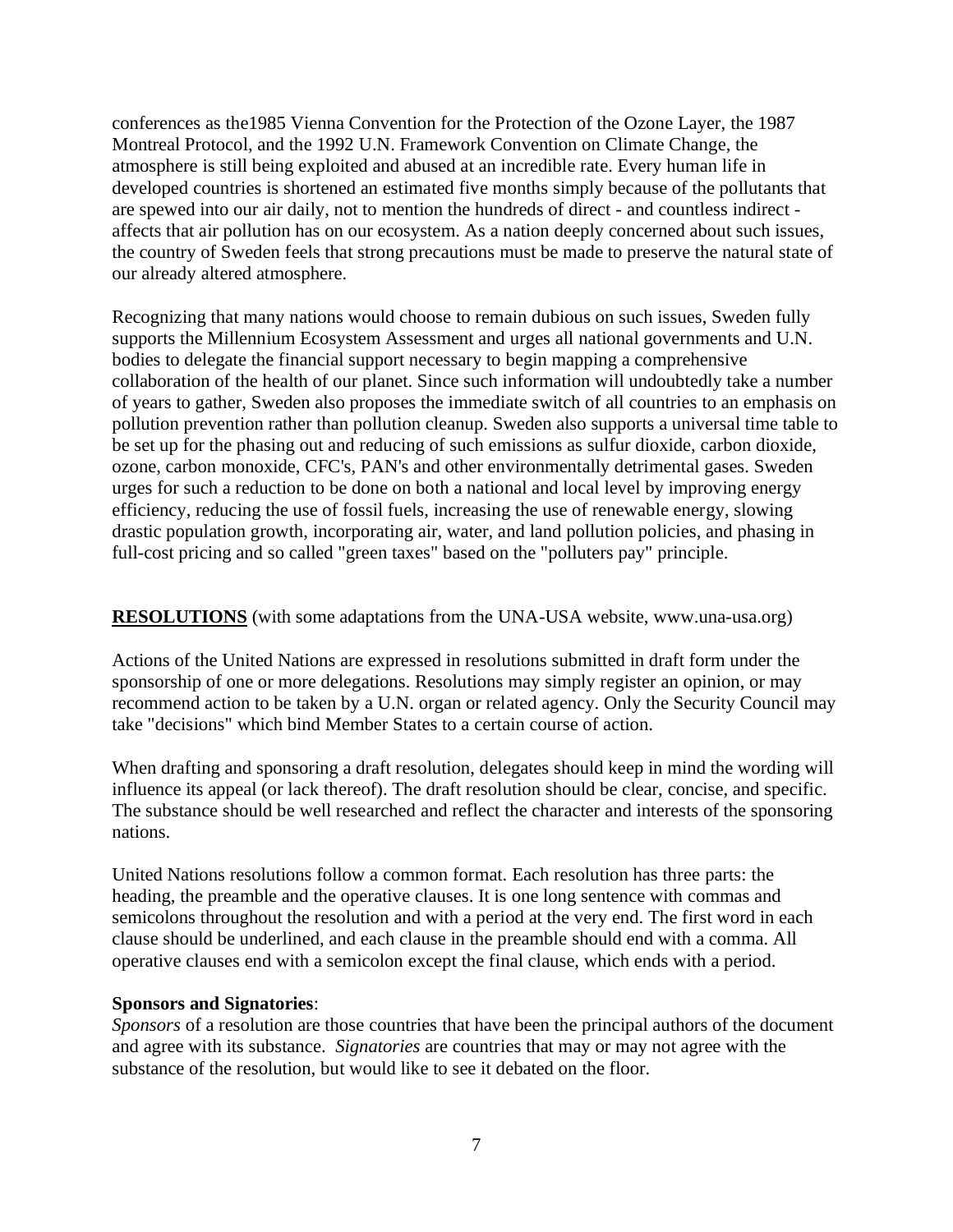## **I. The Draft Resolution**

## HEADING

Committee: i.e. the committee or organ in which the resolution is introduced Topic: the topic of the resolution Sponsored by: list of sponsoring countries

#### PREAMBLE

The purpose of the preamble is to show that there is a problem that needs to be solved. The preamble of a resolution does everything but propose action or make any substantive statement in the topic at hand. The preamble begins with the name of one of the three major organs. The preambulatory clauses can include:

- \* References to the U.N. Charter;
- \* Citations of past U.N. resolutions or treaties that been ratified under the topic of discussion;
- \* Statements made by the Secretary-General or a relevant U.N. body or agency;
- \* Recognition of the work or efforts of regional organizations in dealing with the issue; and
- \* General statements on the topic, its significance, and its effects.

#### *Preambulatory Phrases*:

| Acknowledging                                                                 | Affirming             | Alarmed                                     | Anxious               | Approving     |
|-------------------------------------------------------------------------------|-----------------------|---------------------------------------------|-----------------------|---------------|
| Aware                                                                         |                       | Bearing in mind  Being convinced  Believing |                       | Cognizant     |
| Concerned                                                                     | Confident             | Conscious                                   | Considering           | Contemplating |
| Convinced                                                                     |                       | Declaring  Deeply disturbed Desiring        |                       | Determined    |
| Emphasizing                                                                   | Encouraged  Endorsing |                                             |                       |               |
| Expressing  appreciationdeep appreciation                                     |                       |                                             | Expecting  Fulfilling |               |
| Fully aware believingbearing in mind                                          |                       |                                             | Grieved               | Guided        |
| by                                                                            |                       |                                             |                       |               |
| Havingadoptedapprovedconsideredexamined furtherreceivedreviewed               |                       |                                             |                       |               |
| Keeping in mindMindful                                                        |                       |                                             |                       |               |
| Notingfurtherwith approvalwith concernwith deep concernwith grave concernwith |                       |                                             |                       |               |
| regret                                                                        |                       |                                             |                       |               |
| with satisfaction                                                             |                       |                                             |                       |               |
| Observing                                                                     | Reaffirming           | Realizing                                   | Recalling             |               |
| Recognizing                                                                   |                       |                                             |                       |               |
| Referring                                                                     | Regretting            | Reiterating                                 | Seeking               | Stressing     |
| Welcoming                                                                     |                       |                                             |                       |               |

*Operative Clauses*: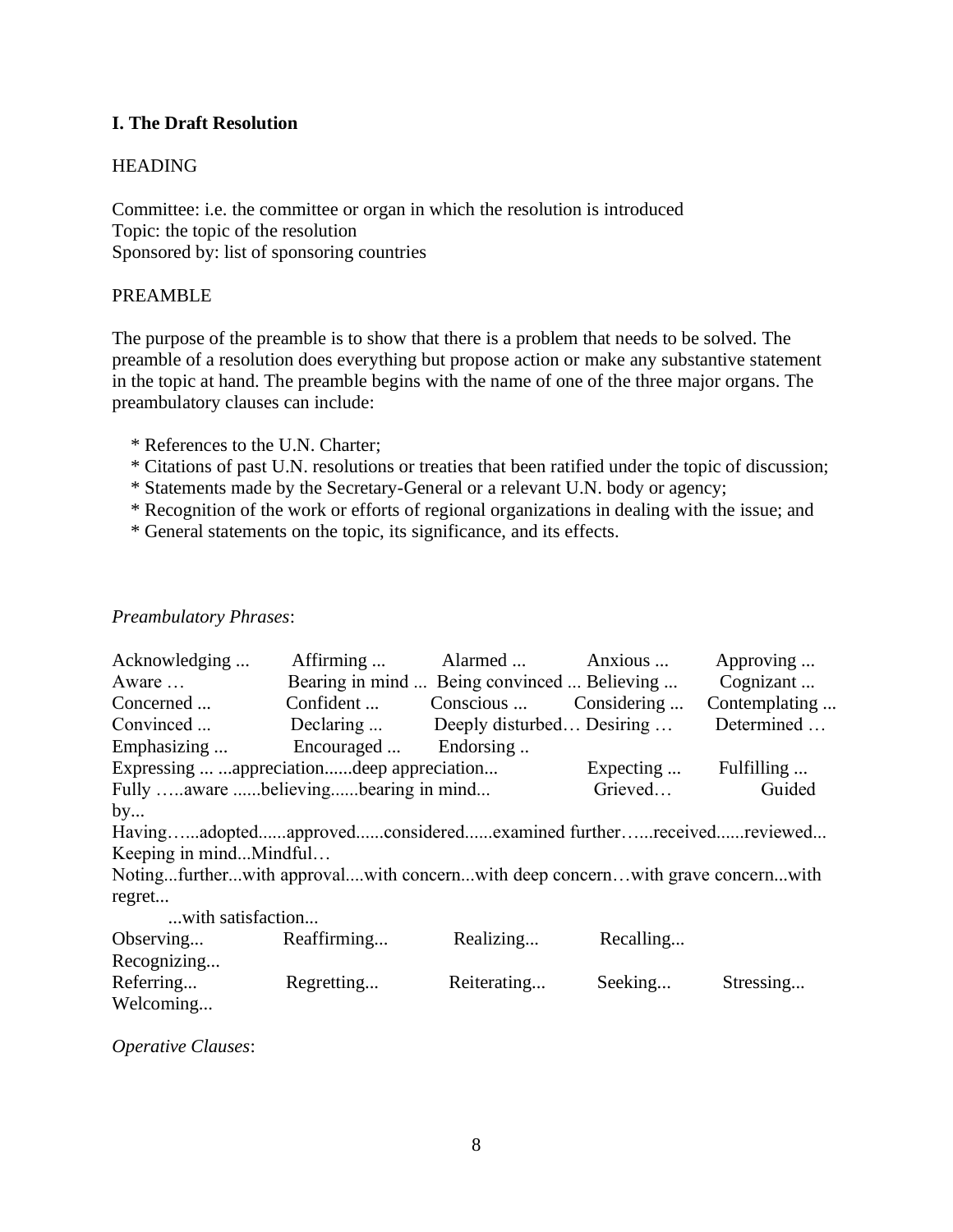Operative clauses are set out to achieve the country's main policy goals on the topic. Each operative clause begins with a number, ends with a semicolon and the final clause ends with a period. Operative clauses should be organized in a logical progression, and each clause should contain a single idea or policy proposal. Keep in mind that all resolutions except the Security Council are non-binding.

| Accepts                                                                           | Adopts  | Affirms                        | Appeals  | Appreciates                   | Approves   |
|-----------------------------------------------------------------------------------|---------|--------------------------------|----------|-------------------------------|------------|
| Authorizes                                                                        |         | Calls upon Commends Concurs    |          | Condemns                      | Confirms   |
| Congratulates                                                                     |         | Considers Decidesaccordingly   |          | Declares                      | Deplores   |
| Designates                                                                        | Directs | Emphasizes Encourages Endorses |          |                               |            |
| Expressing its appreciation its conviction its regret its sympathy its thanks the |         |                                |          |                               |            |
| beliefthe hope                                                                    |         |                                |          |                               |            |
| Furtherconcursinvitesproclaimsremindsrecommendsrequestsresolves                   |         |                                |          |                               |            |
| Invites Noteswith appreciationwith approvalwith interestwith<br>Instructs         |         |                                |          |                               |            |
| satisfaction                                                                      |         |                                |          |                               |            |
| Reaffirmsits belief                                                               |         |                                |          | Recognizes Recommends Regrets |            |
| Reiterates                                                                        |         |                                |          |                               |            |
| Renews its appeal Repeats                                                         |         | Suggests                       | Strongly | Supports                      | Takes note |
| of                                                                                |         |                                |          |                               |            |
| Transmits                                                                         | Urges   | Welcomes                       |          |                               |            |

#### *II. Sample Resolution*

Committee: General Assembly Subject: Strengthening U.N. Coordination of Humanitarian Assistance Sponsors: United States, Austria, Italy Signatories: Greece, Japan, Canada, Mali, the Netherlands, Costa Rica, Belgium, United Kingdom, India and Gabon

The General Assembly Reminding all nations of the celebration of the 50th Anniversary of the Universal Declaration of Human Rights, which recognizes the inherent dignity, equality, and inalienable rights of all global citizens,

#### USE COMMAS TO SEPARATE PREAMBULATORY CLAUSES & UNDERLINE THE FIRST WORD OR PHRASE

Reaffirming resolution 33/1996 of 25 July 1996, which encourages governments to work with established U.N. bodies aimed at improving the coordination and effectiveness of humanitarian assistance,

Noting with satisfaction the past efforts of various relevant U.N. bodies and Non-Governmental Organizations,

 1. Encourages all relevant agencies of the United Nations to collaborate more closely with countries at the grassroots level to enhance the carryout of relief efforts;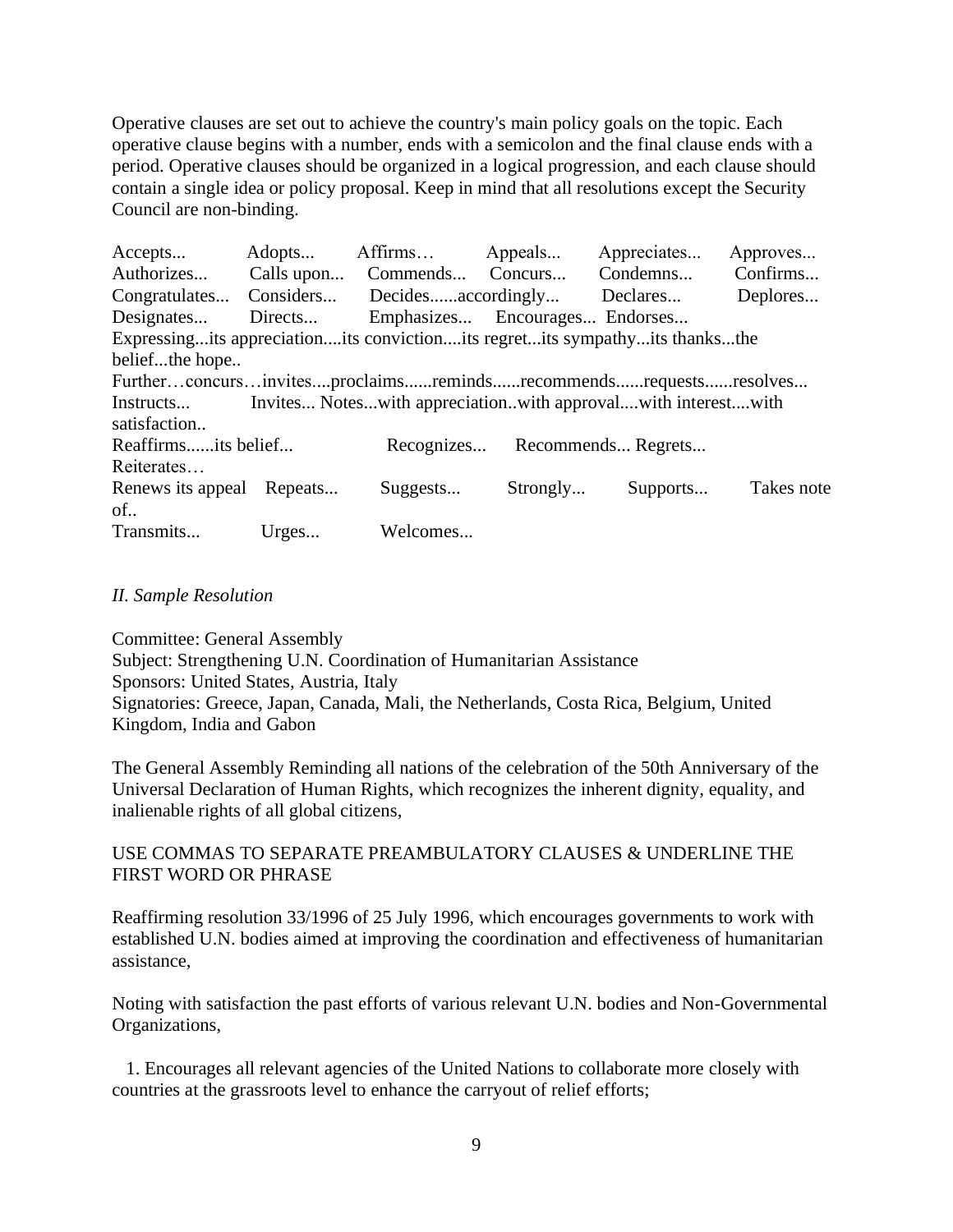## USE SEMICOLONS TO SEPARATE OPERATIVE CLAUSES & UNDERLINE THE FIRST WORD OR PHRASE

 2. Urges member states to comply with the goals of the U.N. Department of Humanitarian Affairs to streamline efforts of humanitarian aid;

 3. Requests that all nations develop rapid deployment forces to better enhance the coordination of relief efforts of humanitarian assistance in complex emergencies;

 4. Calls for the development of a United Nations Trust Fund that encourages voluntary donation from the private transnational sector to aid in the funding of rapid deployment forces.

## END RESOLUTION WITH A PERIOD

#### **Amendments**.

During the course of negotiation and cooperation, draft resolutions will alter through changes known as amendments. The guidelines for these amendments are less strict since many arise during the course of the activity itself: however, the style, wording and intent of the amendment should complement the original draft resolution. Amendments follow the pattern already stated in the document and simply present new viewpoints or suggestions for action on the same topic. In other words, they augment the existing resolution.

#### *Sample of an amendment*

Committee: General Assembly Subject: Strengthening U.N. Coordination of Humanitarian Assistance Sponsors: France, Romania, and Poland Signatories: Togo, Australia, Fiji, Brazil, St. Lucia, Viet Nam, New Zealand, Pakistan, Kuwait and Argentina

Requests the expansion of preventive actions and assurance of post conflict assistance though reconstruction and development;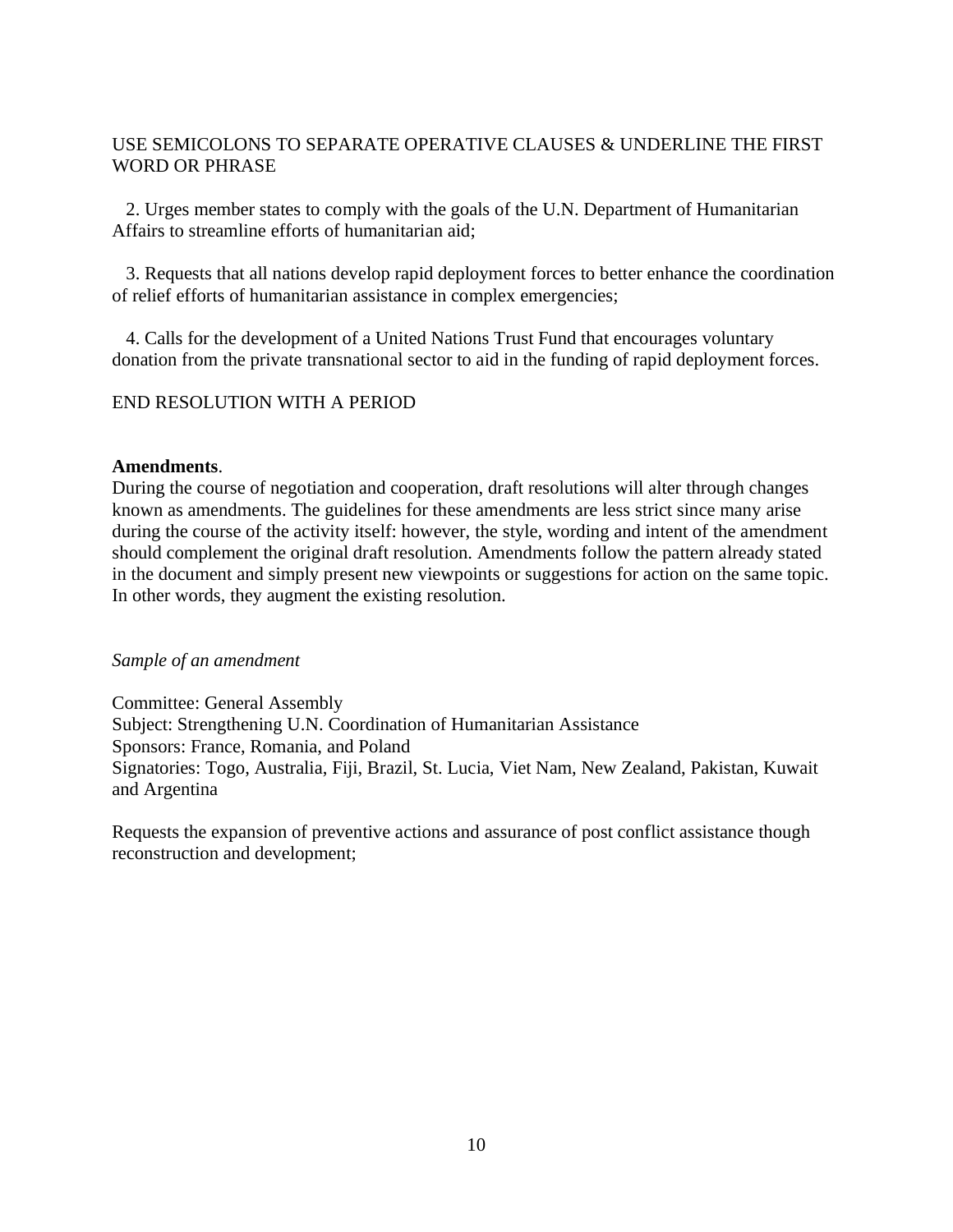## **RESEARCH, RESOURCE, AND PREPARATION GUIDE**

**\*STARTING AND CONDUCTING RESEARCH** (with some adaptation from the UNA-USA website, https://unausa.org/)

The first part in preparing for the Model UN experience is to conduct extensive research. It is important to remember that a delegate's goal is to faithfully represent her/his country, be knowledgeable of the topic at hand, and know about the UN system. (UNA-USA has compiled a list of web resources for Model UN participants at *www.una-usa.org*)

Research is usually broken down into three parts: country information, the topics at hand, and general UN information. Of course, the general goal is to weave this information together and realistically portray the country that has been assigned to a specific delegate.

When gathering information delegates should research the following:

 1. Delegates need to learn enough about their country so they may respond to the issues raised at the conference just as a real delegate from that country would respond at the United Nations. Delegates must learn general information about the country they are representing: its political structure, history, culture(s), geography, people, infrastructure, economics, transnational issues and the country's allies and enemies in the world and to what formal organizations it belongs, such as "OAS," "AU," "EU," "APEC," "OECD," "OPEC," etc. Some sources to find out country information include:

 A. News and media sources particularly focusing on the specific country that is being represented and UN activities throughout the world.

 B. The country's permanent mission at the UN MUN delegates can find information on the Internet at www.embassy.org. Delegates can also call the missions directly, ask them to send them its position statements on the issues or even ask specific questions to find out how a particular country reacts to an issue.

 C. Delegates can look at the U.S. State department country reports or call the U.S. State department desk officer for the country and pick the secretary's brain about the country's relationships with the U.S. as well as pretty much anything else related to that country and the issues being discussed at the conference. Background notes on each country can be found at *www.state.gov/countries/*. Another great source of information is the CIA factbook, which is available online at *www.cia.gov/cia/publications/factbook/index.html*. Here delegates can find a lot of general information such as statistics etc.

 D. The United Nations Web site has an abundance of information including actual speeches and country voting records – *[www.un.org](http://www.un.org/)*

 E. General Internet searches. UNA-USA has compiled a list of Internet sources to help facilitate country research.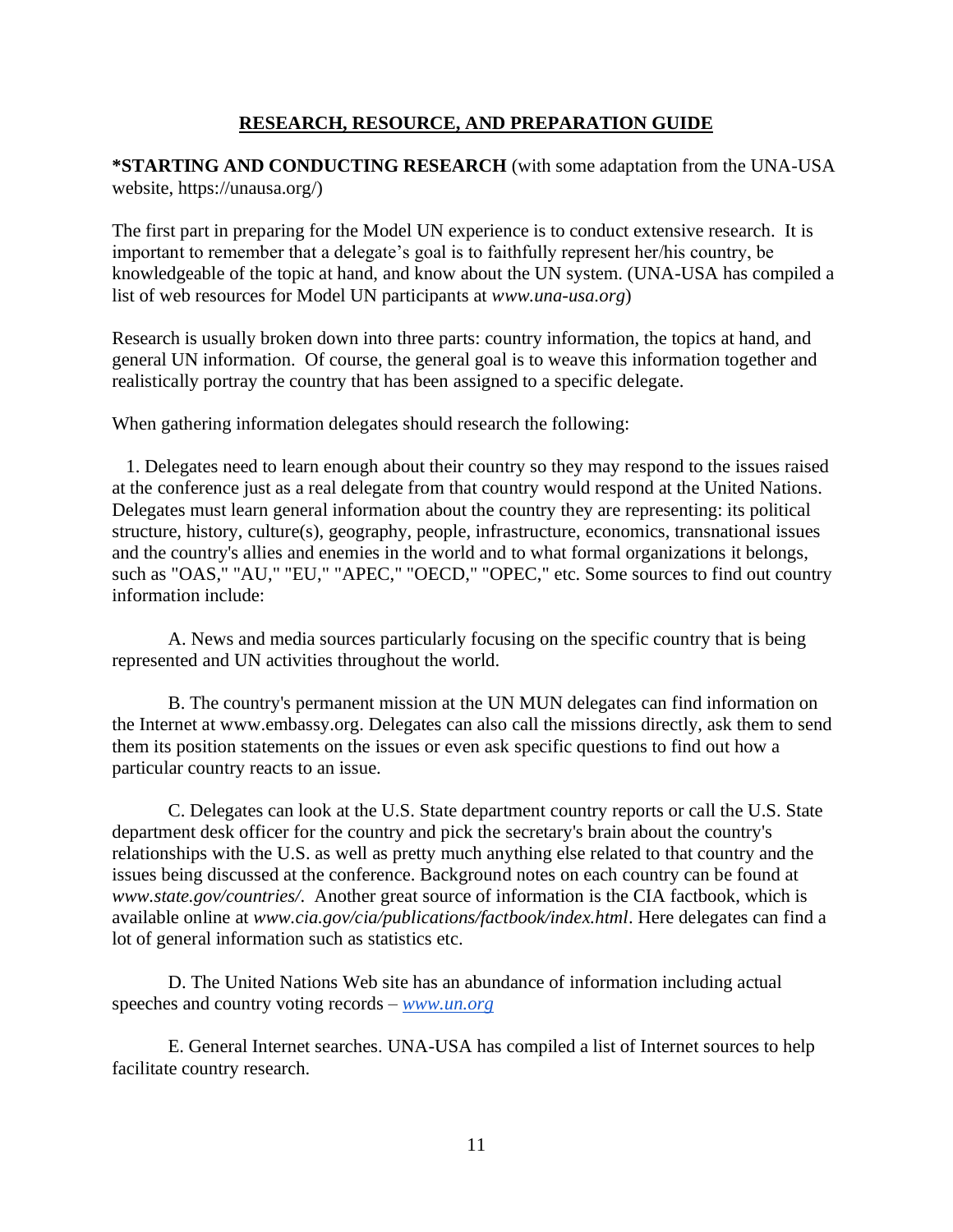2. Next delegates should research the topic at hand. Many conferences send out background materials called background guides, or issue summaries, which are intended to jumpstart a delegate's research. In many cases, these materials come with bibliographies and questions to consider attached. These provide great starting points for research on the issues. Delegates should further research the general information on the topic, the country's position about the topic, actions taken to combat the problem, stances of other countries, blocs, etc. Great areas to look for information include:

 A. News and Media sources. Delegates should consult the news and media sources listed in the packet under Research Resources. UNA-USA has compiled links to some of the most popular periodicals.

 B. The United Nations web site. The UN Economic and Social section has a great index to some of the most popular topics. In addition, through the United Nations Documentation Center you can find resolutions and voting records from the current and previous years.

 C. Non-Governmental Organizations (NGOs), such as Amnesty International, have a decent amount of background information and in many cases great internet links to further sources of research. A list of many is provided in the packet under Research Resources.

 D. Policy centers of universities. Many topics, especially human rights, have professors and graduate students who are constantly conducting research. See the list in this packet under Research Resources.

 3. Delegates should not forget learning about the UN In many cases this is the area of research that is overlooked. It is important for delegates to learn how the organ/agency that they are in operates, know the UN Charter, recent UN actions on the issue, conferences that have been held, statements by UN officials etc. The UN website *www.un.org* is the best resource to find this information. The UN also publishes many books about the specific topics, and general UN information, which can be purchased via their website. If a delegate is in NYC it is possible to even set up a briefing with a UN secretariat member, this can be done by calling the Department of Public Inquiries at (212) 963-7710.

#### **RESOURCES:**

TOWSON UNIVERSITY LIBRARY SOURCES: The TU Librarian for political science and international studies, Ms. Sara Arnold-Garza has many, many useful sites: **sarnoldgarza@towson.edu**

#### **INTERNATIONAL ORGANIZATIONS:**

United Nations main web page -[-](http://www.un.org/) [www.un.org](http://www.un.org/)

- links to everything involving the UN, such as General Assembly Resolutions, the Security Council, the Economic and Social Council
- [-](https://peacekeeping.un.org/en) UN Peacekeeping Missions -- <https://peacekeeping.un.org/en>
- International Atomic Energy Agency -- [www.iaea.org](http://www.iaea.org/)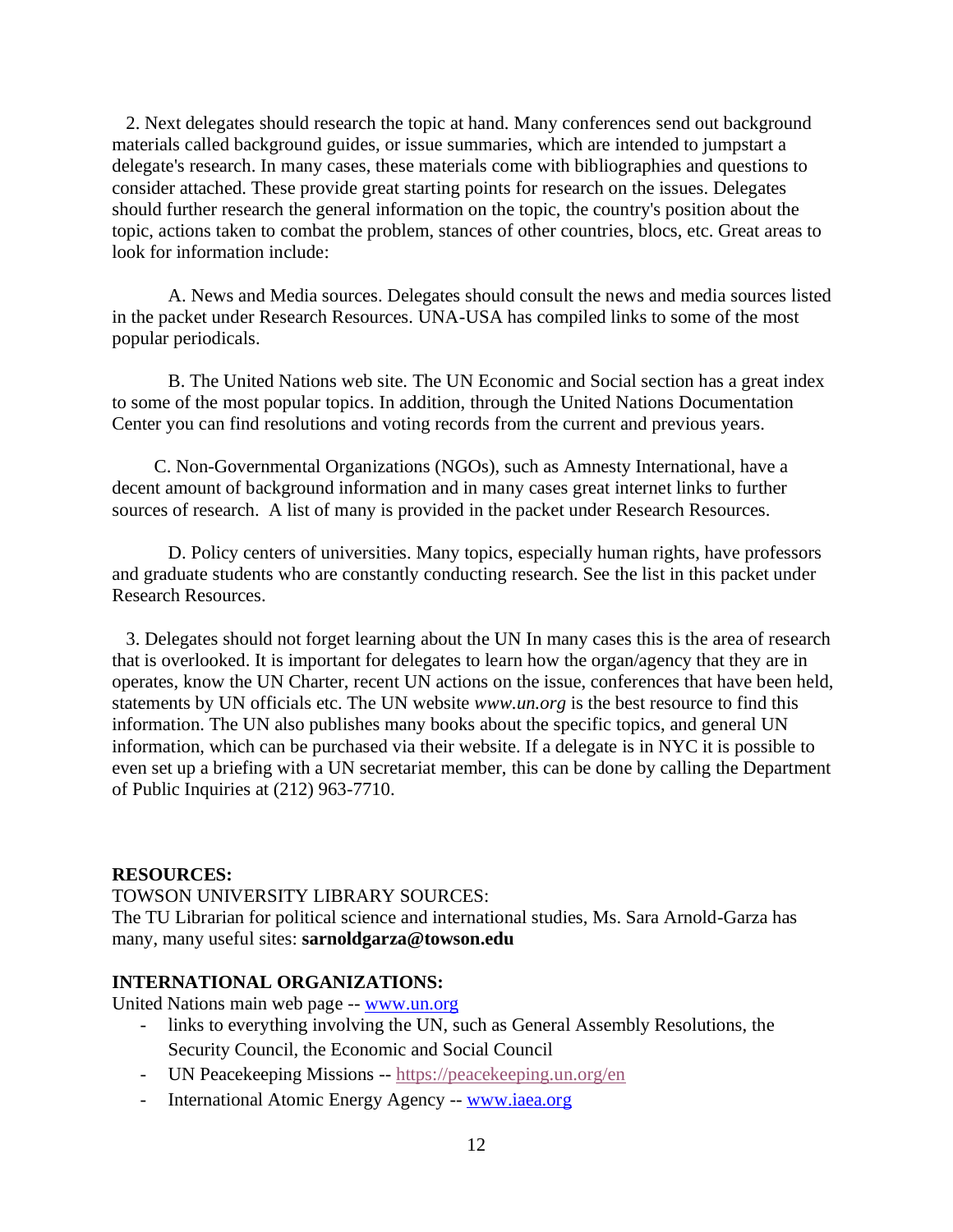- International Court of Justice -- <https://www.icj-cij.org/en>
- International Monetary Fund (IMF) -- [www.imf.org](http://www.imf.org/)
- Organization of the Oil Producing Countries (OPEC) -- [www.opec.org](http://www.opec.org/)
- Organization for Economic Cooperation and Development (OECD) [www.oecd.org](http://www.oecd.org/)
- World Bank -- [www.worldbank.org](http://www.worldbank.org/)
- World Health Organization: -- [www.who.int](http://www.who.int/)

## **REGIONAL ORGANIZATIONS:**

Africa:

- o African Union -[-](https://au.int/) <https://au.int/>
- o Economic Community of West African States -- <https://www.ecowas.int/>
- o South African Development Community -- <https://www.sadc.int/>

#### Americas:

- o NATO Homepage -- <https://www.nato.int/>
- o Organization of American States -[-](http://oas.org/) [http://oas.org](http://oas.org/)
- o Caribbean Community-- <https://caricom.org/>
- o MERCOSUR-- <https://www.mercosur.int/en/>

#### Asia:

- o Asian Pacific Economic Cooperation forum (APEC) -- [www.apec.org](http://www.apec.org/)
- o Association of Southeast Asian Nations -- <https://asean.org/>
- o Asia-Pacific Economic Cooperation -- <https://www.apec.org/>

Europe:

- o European Union -- [https://europa.eu/european-union/index\\_en](https://europa.eu/european-union/index_en)
- o European Environmental Agency -- <https://www.eea.europa.eu/>
- o NATO Homepage -- <https://www.nato.int/>
- o Organization for Security and Cooperation in Europe (OSCE) -[-](http://www.osce.org/) [www.osce.org](http://www.osce.org/)

#### **INTERNATIONAL NON-GOVERNMENTAL ORGANIZATIONS (NGOs), THINK TANKS AND RESEARCH GROUPS:**

Amnesty International -[-](http://www.amnesty.org/) [www.amnesty.org](http://www.amnesty.org/)

Arms Control Association -- <https://www.armscontrol.org/factsheets>

Brookings Institution-- [www.brook.edu](http://www.brook.edu/)

Carnegie Endowment for International Peace: <https://carnegieendowment.org/>

- Center for International Environmental Law -- [www.ciel.org](http://www.ciel.org/)
- Center for Strategic and International Studies -[-](http://www.csis.org/) [www.csis.org](http://www.csis.org/)
- Federation of American Scientists Chemical and Biological Arms Control Program -- [www.fas.org/bwc/index.html](http://www.fas.org/)
- Greenpeace -- [www.greenpeace.org](http://www.greenpeace.org/)
- Harvard Sussex Program on Chemical and Biological Weapons Armament and Arms Limitation -[-](http://www.sussex.ac.uk/Units/spru/hsp/) <http://www.sussex.ac.uk/Units/spru/hsp/>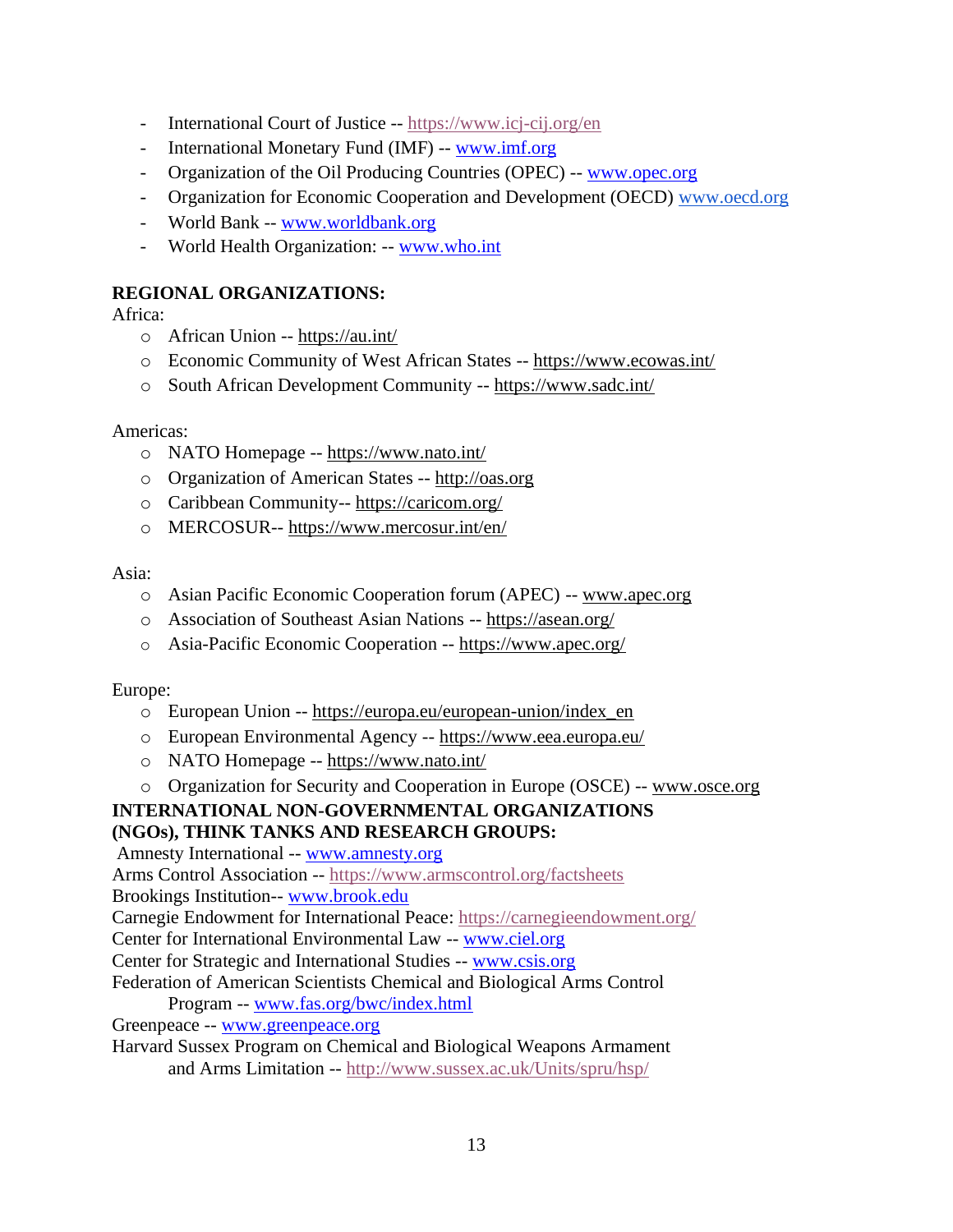International Federation of the Red Cross -- [https://www.ifrc.org/en/who-we-are/the](https://www.ifrc.org/en/who-we-are/the-movement/ifrc/)[movement/ifrc/](https://www.ifrc.org/en/who-we-are/the-movement/ifrc/) Institute for Security Studies (Africa info): [www.iss.co.za/](http://www.iss.co.za/) Miller Center of Public Affairs (Univ. of Virginia): <https://millercenter.org/> Natural Resources Defense Council -- [www.nrdc.org](http://www.nrdc.org/) Project on Strengthening the Biological and Toxic Weapons Convention – [www.brad.ac.uk/acad/sbtwc](http://www.brad.ac.uk/) RAND Corporation (non-profit research) -- [www.rand.org](http://www.rand.org/) Stockholm International Peace Research Institute -[-](http://www.sipri.org/) [www.sipri.org](http://www.sipri.org/) Union of Concerned Scientists -- [www.ucsusa.org](http://www.ucsusa.org/)

## United States Institute of Peace -[-](http://www.usip.org/) [www.usip.org](http://www.usip.org/)

## **MEDIA SOURCES (all in English)**:

Africa Online – <https://www.goafricaonline.com/en/africa-news> Associated Press -[-](http://www.ap.org/) [www.ap.org](http://www.ap.org/) Christian Science Monitor -[-](http://www.csmonitor.com/) [www.csmonitor.com](http://www.csmonitor.com/) Economist (political and economic news) -- [www.economist.com](http://www.economist.com/) Los Angeles Times -- [www.latimes.com](http://www.latimes.com/) New York Times -- [www.nytimes.com](http://www.nytimes.com/) Radio Free Europe/Radio Liberty (worldwide info, but especially good on central and eastern Europe, Russia, and former Soviet Union) – [www.rferl.org](http://www.rferl.org/) Reuters News Service -- [www.reuters.com](http://www.reuters.com/) Time News Magazine -- [www.time.com](http://www.time.com/) Times of India -[-](http://www.indiatimes.com/) [www.indiatimes.com](http://www.indiatimes.com/) U.S. News and World Report -- [www.usnews.com](http://www.usnews.com/) Wall Street Journal [–](http://www.wsj.com/) [www.wsj.com](http://www.wsj.com/) Washington Post -[-](http://www.washingtonpost.com/) [www.washingtonpost.com](http://www.washingtonpost.com/)

## **OTHER USEFUL SOURCES:**

World Factbook -- [https://www.cia.gov/library/publications/resources/the-world](https://www.cia.gov/library/publications/resources/the-world-factbook/index.html)[factbook/index.html](https://www.cia.gov/library/publications/resources/the-world-factbook/index.html)

U.S. State Department -- [www.state.gov](http://www.state.gov/)

- The State Department has updated information on the background of each country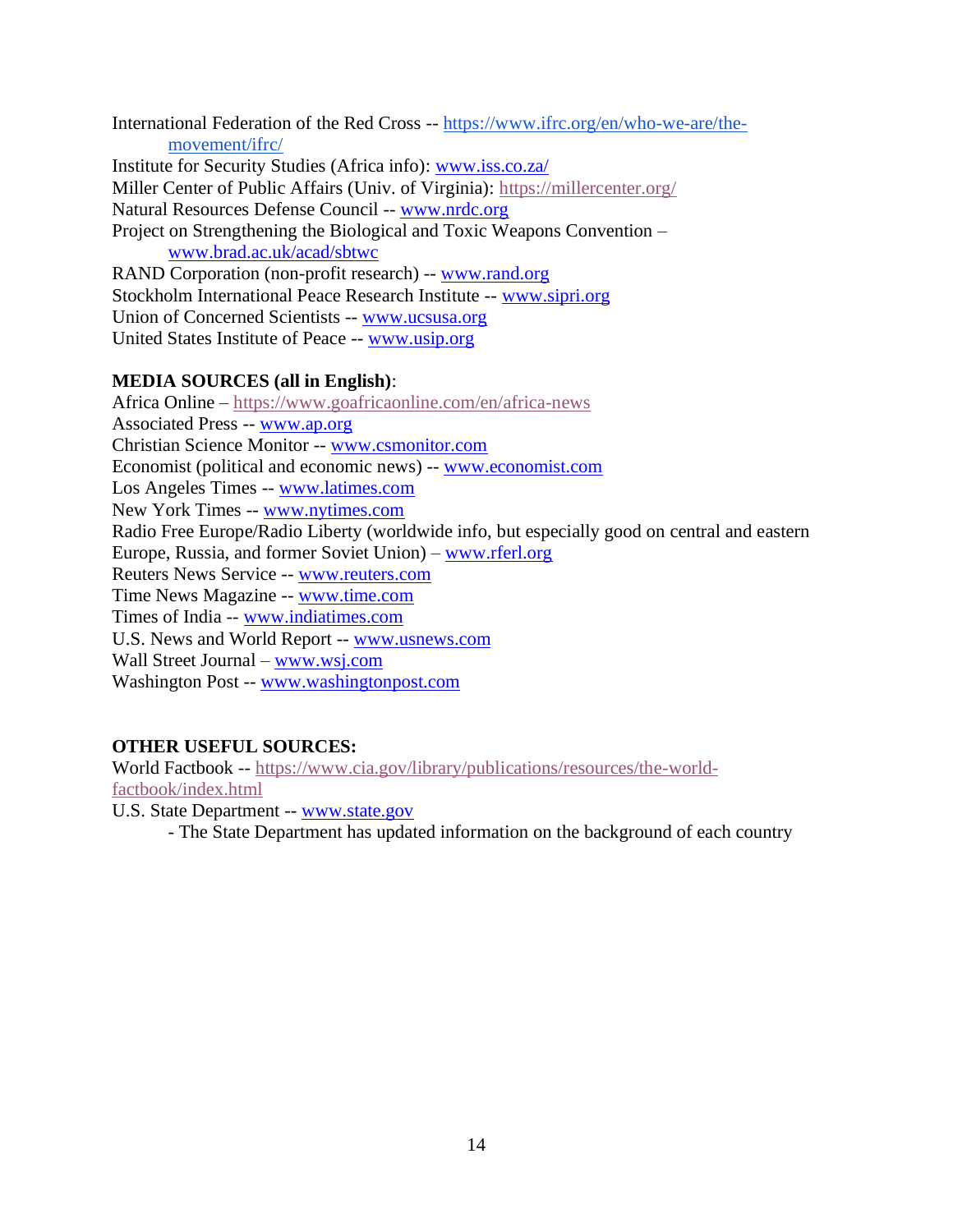#### **TOWSON UNIVERSITY PROFESSORS:**

Feel free to email or call any of these professors for advice, research help, and suggestions for your work as part of the Model UN. All are aware that you may be contacting them about this project, and all have some experience and research help that they can provide. Their regional specialties are listed along with email addresses.

#### *POLITICAL ECONOMY (trade, development):*

Dr. James Roberts - Dept. of Political Science -- jroberts@towson.edu - International economic issues across the world; Economic and Social Committee Dr. Gorana Draguljic – Dept of Political Science – gdraguljic@towson.edu

#### *INTERNATIONAL LAW:*

Dr. Paul McCartney - Dept. of Political Science -- pmccartney@towson.edu - International legal issues; Law Committee Dr. Molly Ruhlman – Dept. of Political Science – mruhlman@towson.edu

-International law, human rights

#### *SECURITY ISSUES:*

Dr. Joseph Clark - Dept. of Political Science -- jrclark@towson.edu

#### *ENVIRONMENT:*

Dr. Gorana Draguljic – Dept of Political Science – gdraguljic@towson.edu Dr. Christopher Salice – Environmental Science – csalice@towson.edu

#### *AFRICA:*

Dr. Matthew Durington -Dept. of Sociology & Anthropology –mdurington@towson.edu Dr. Amina Sillah – Dept of Political Science - asillah@towson.edu

#### *ASIA:*

Dr. Matthew Hoddie - Dept. of Political Science - mhoddie@towson.edu - Asia, China, international economic issues

#### *CENTRAL AND SOUTH AMERICA*:

Dr. Colleen Ebacher - Dept. of History – cebacher@towson.edu - Modern Latin American history Dr. Ronn Pineo – Dept. of History – rpineo@towson.edu -Modern Latin American history

#### *EUROPE:*

Dr. Alison McCartney - Dept. of Political Science – amccartney@towson.edu - Specialty in European foreign policy, European Union, Russia, Germany, Central and Eastern Europe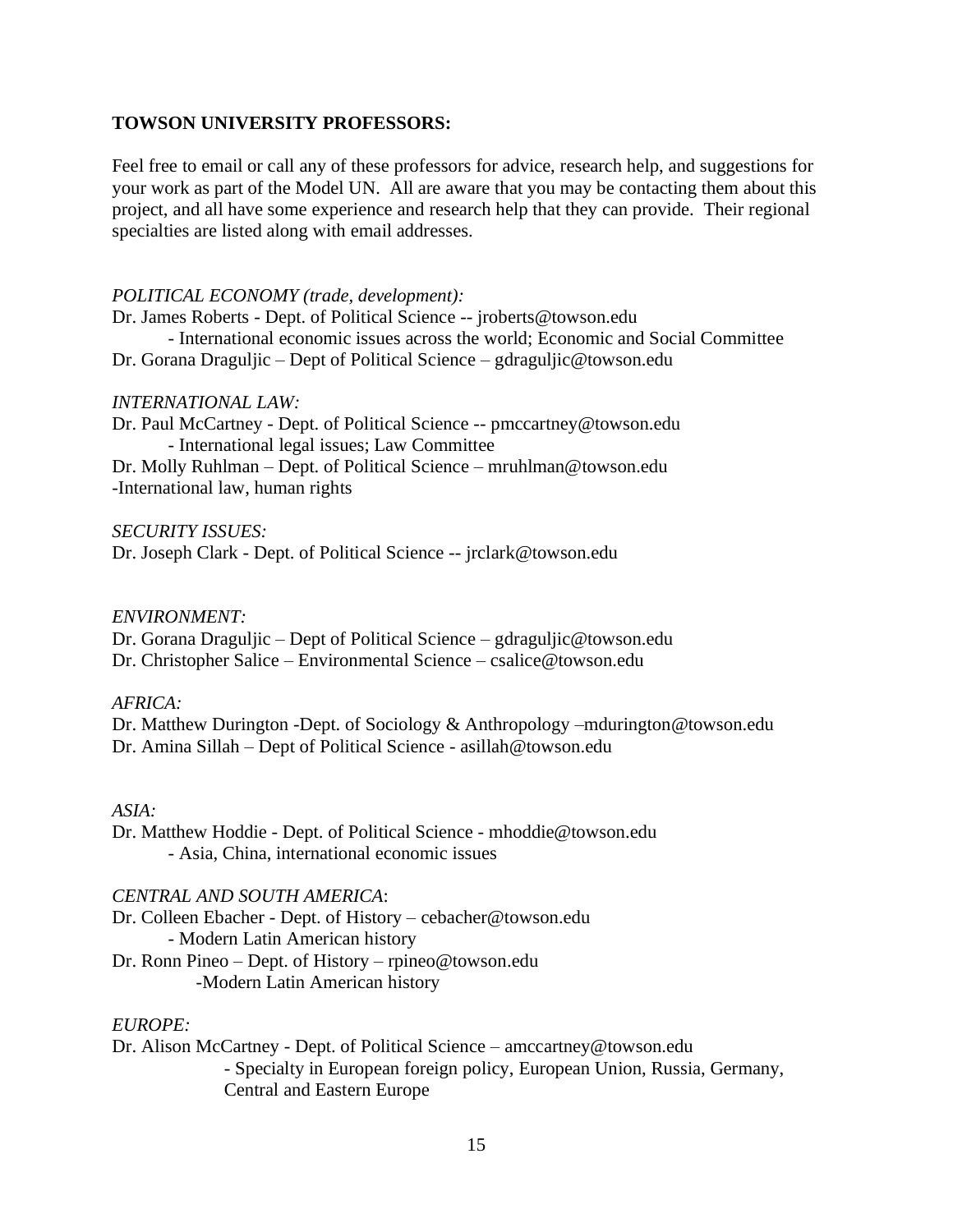Dr. Gorana Draguljic – Dept of Political Science – gdraguljic@towson.edu Dr. Joseph Rudolph - Dept. of Political Science – jrudolph@towson.edu - Specialty in Europe, Southeastern Europe, ethnic groups

*MIDDLE EAST/NORTH AFRICA:*

Dr. Charles Schmitz - Dept. of Geography – cschmitz@towson.edu

Dr. Kimberly Katz - Dept of History – kkatz@towson.edu

## **PREPARING FOR MAKING ORAL PRESENTATIONS** (adapted from UNA-USA website)

Writing and delivering speeches is an important aspect of the MUN simulation. Speeches help delegates convey the positions of their Member States, help build consensus and start formulating resolutions. The Secretariat sets the speaking time. Although speechmaking is very important to the MUN simulation, many delegates biggest fear is public speaking. It is essential that delegates come to the conference well prepared: meaning that they have completed prior research, know their country's position, and even have objectives for a resolution.

As there are no set guidelines for how delegates should execute their speeches, delegates should decide how they feel most comfortable delivering their speeches. Some delegates utilize their position papers as their opening speeches, others just write out some key points, and many just speak without any aides. Since public speaking is a skill it is important to *practice, practice, practice*.

Remember the audience should always be considered when making a speech. Be aware of the audience and their diversity. The beginning of the speech must captivate the audience and motivate them to want to hear more. Create the speech to meet the high school level of the audience. It must pertain to audiences' interests.

Mr. Anthony Hogan, Model U.N. International, suggests the system of six "C's" to improve your ability; **Confident, Clear, Concise, Constructive, "Con Passion", and Critique**.

 \* *Confidence*: Confidence is portrayed by being as knowledgeable as possible on your subject and conveying this knowledge through the power of your voice and eyes. As a Model U.N. delegate, you are the authority and representative of your respective country. Research well and speak as if you know you are undoubtedly right. As the speaker, you must have confidence in yourself; otherwise the audience will have little confidence in you.

 \* *Clear*: A speaker can do many things before-hand to assist them in speaking clearly. Write an outline of the topics that are going to be said, and follow it when speaking. Always speak slowly. This will allow the audience to hear everything that is said. Know your terminology well beforehand to avoid fumbling with words. Try to enunciate words properly, considering the diversity of the audience.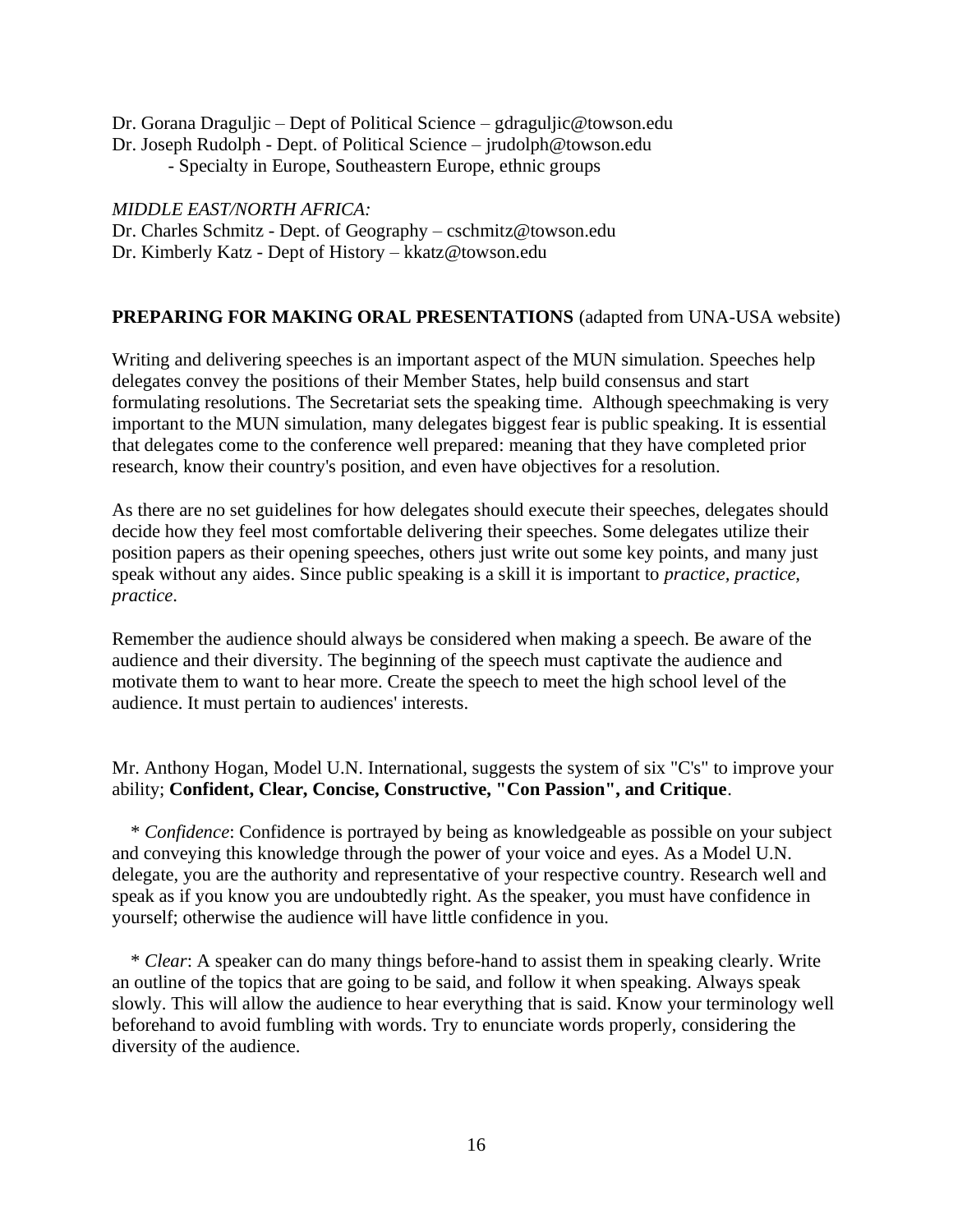\* *Concise*: A good public speaker presents his/her points in a clean and clear-cut fashion. Unnecessary words and information should not be used to fill in the speech. The speech should be brief and to the point--say what you have to say and open the floor to questions. Do not ramble on about the topic in order to appear knowledgeable.

 \* *Constructive*: An effective public speech needs to be constructed properly. Start with a solid foundation that brings together all of your ideas, present your points, and then connect them by reviewing what was said. There should be an introduction, a body, and a conclusion. It is a known fact that three is a magic number. Say it once, say it and review it, then say it again. This method will help the audience to remember what was said.

 \* "*Con Passion*": It is always important to speak from the heart--with passion--hence the Spanish term "con passion". Always maintain eye contact with the audience. In doing so the audience will feel connected to you and your speech. This is what you want. You want to grab and to hold the audience's attention.

\* *Critique*: It is better to critique than to criticize. Critiquing is constructive and allows for people to grow and improve. Criticizing brings peoples' motivation and confidence down. A critique should be accepted positively, since it is a tool that is used to strengthen one's public speaking.

These six "C's" are necessary and should be included in the research, writing, and delivery of the speech. It is also important to consider engaging the audience when forming and delivering a speech.

#### **Audience**

The audience should always be considered when making a speech. Be aware of the audience and their diversity. The beginning of the speech must captivate the audience and motivate them to want to hear more. Some additional tips for effective public speaking can be found below and have been adapted from *www.selfgrowth.com/articles/Rando13.html*.

1. *ELIMINATE UNNECESSARY SPEECH FILLERS* from your communication. Fillers are words and phrases such as "umm," "well," "it is sort-a like," "it's kind-a like." These take away from the message you want to convey. Some of the words and phrases to eliminate include: "you know," "I think," "I'm sorry," "just," "but," "should," "like," "um," and, "a," etc.

2. *USE THE POWERFUL PAUSE*. Do not be afraid to have a moment of silence between sentences. A pause, after a thought and prefacing a response to a question holds the attention of the listener.

3. *BREATHE* from the diaphragm. Breathe deeply and often.

4. *PACE YOURSELF*. Do not talk too fast or too slow.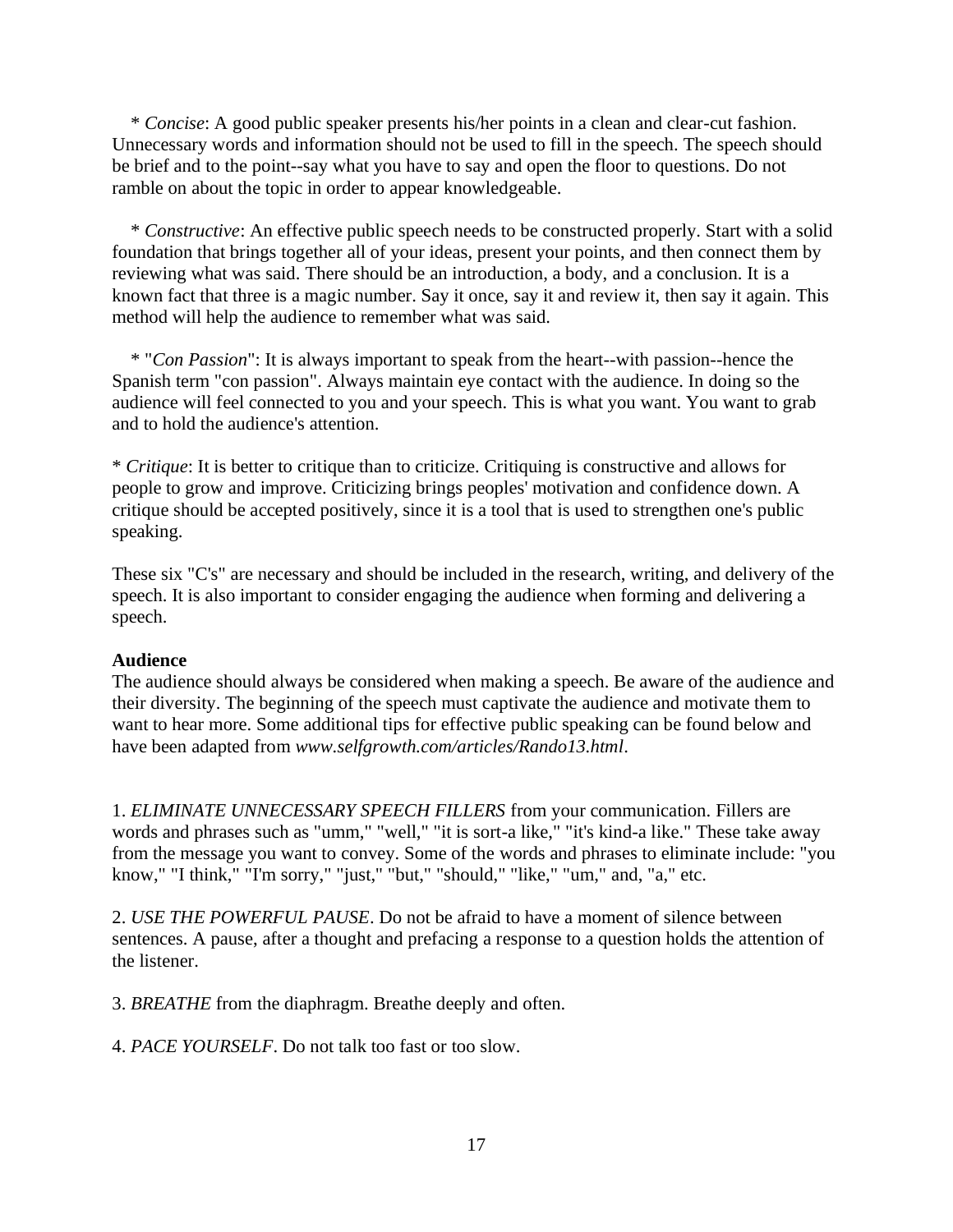5. *PHYSICALLY POSITION YOURSELF POWERFULLY*. Be aware of your posture when you speak. Slouching, tilting your head and crossing your arms or legs diminishes the message. Stand up straight, shoulders down, feet firmly planted and knees unlocked.

6. *PROJECT YOUR PRESENCE*. Your voice is the herald that carries your message. Speak from your diaphragm not your throat. Keep the sound in the low- to- medium range. This projects authority. Speak loudly enough to be easily heard. Focus on speaking with enthusiasm, and energy and create color with your voice.

7. *GESTURES*. Do not be a statue. Consider occasionally exaggerating a gesture. Speaking from a platform is different than holding a one on one conversation. Use your whole body when you speak.

8. *CONNECT WITH YOUR AUDIENCE*. Use a lot of eye contact. Speak directly to individual members of the audience. Do not take your eyes off your audience or focus on a point over their heads.

9. *COMMUNICATE CONFIDENCE*. Make a conscious effort to project yourself confidently. This is as important as the message.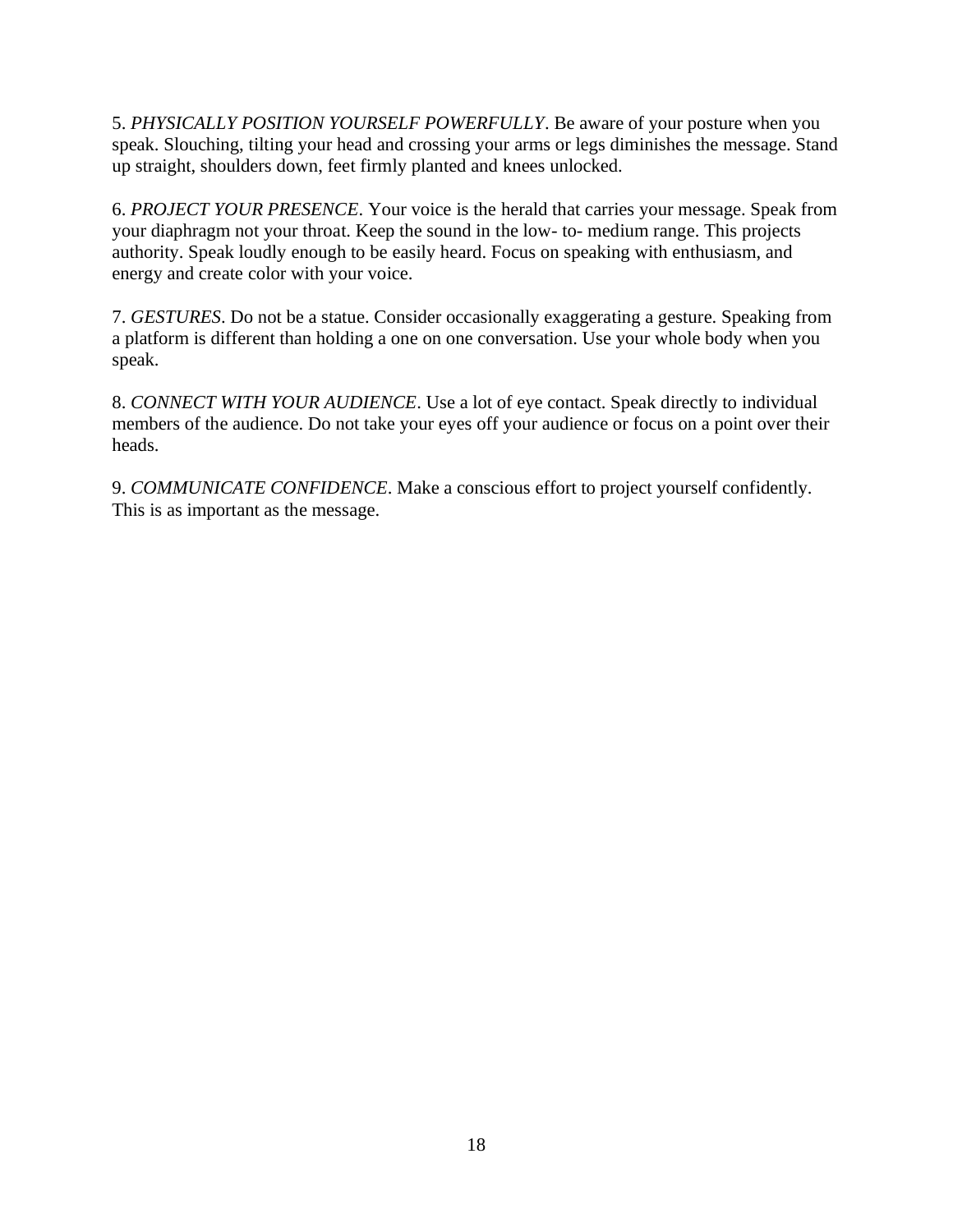## **BASIC MODEL UN DEBATING RULES AND PROCEDURES**

| Call to order and roll                                                 | The Secretariat will institute all calls to<br>order, at which point all delegates are<br>requested to immediately cease all<br>conversations and take their assigned<br>seats. At the beginning of each day's<br>session, this call will be followed by a<br>roll call in alphabetical order to<br>establish the delegations in attendance<br>and establish a quorum of $2/3$ of the<br>delegations in attendance. |
|------------------------------------------------------------------------|---------------------------------------------------------------------------------------------------------------------------------------------------------------------------------------------------------------------------------------------------------------------------------------------------------------------------------------------------------------------------------------------------------------------|
| <b>Opening the Speakers List and</b><br><b>Length of Time to Speak</b> | The Secretariat will announce the<br>opening of the Speakers' List and the<br>length of time allowed for<br>presentations and Q&A (if applicable).<br>Once the first five delegations<br>on the speakers' list are established, the<br>Secretariat will open the debate.                                                                                                                                            |
| <b>Presentation of Preliminary</b><br><b>Statement</b>                 | Each delegation will be called by the<br>Secretariat in alphabetical order (by<br>groups of three) to make their<br>preliminary statements. One delegate<br>should proceed to the podium when<br>called. No questions are allowed<br>during this period.                                                                                                                                                            |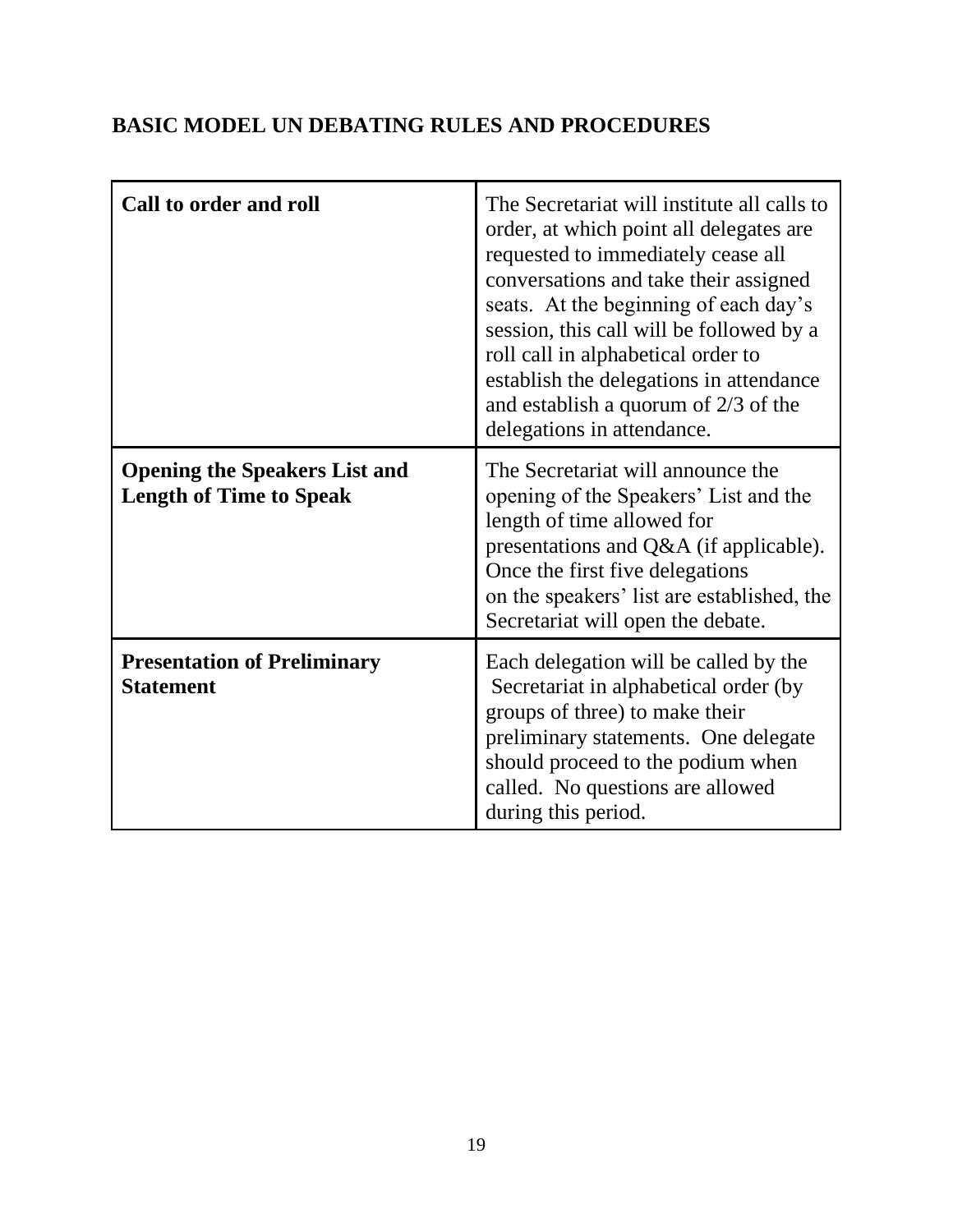| <b>Getting on the Speakers List</b>   | 1) Take a Model UN<br>communication slip<br>2) Write your country's name in<br>the designated area<br>3) Fill out the subject on which you<br>want to speak-you must provide<br>a subject/topic or your<br>delegation will not be placed on<br>the list<br>4) Give the slip to a runner (who<br>will give it to the Secretariat)<br>5) The order of speakers will<br>appear on the screen behind the<br>Secretariat<br>6) One delegate from each country<br>should advance to the podium<br>when your country is recognized<br>by the Secretariat to join the line<br>at the podium |
|---------------------------------------|-------------------------------------------------------------------------------------------------------------------------------------------------------------------------------------------------------------------------------------------------------------------------------------------------------------------------------------------------------------------------------------------------------------------------------------------------------------------------------------------------------------------------------------------------------------------------------------|
| <b>Getting off the Speakers' List</b> | If your delegation has requested to be<br>on the list and when you are called you<br>have changed your mind, state aloud to<br>the Secretariat that your country yields<br>its space to the next delegation on the<br>list.                                                                                                                                                                                                                                                                                                                                                         |
| <b>Closing the Speakers' List</b>     | The Secretariat or any delegation may<br>make a motion to close the Speakers'<br>List when the session time is nearing<br>end. Once the motion is made:<br>A show of hands vote is<br>automatically and immediately<br>executed<br>Approval of closing the list<br>requires a simple majority<br>If the vote fails to pass, then the<br>Secretariat determines the length of the<br>extension of time and corresponding<br>adjustment to the conference schedule.                                                                                                                   |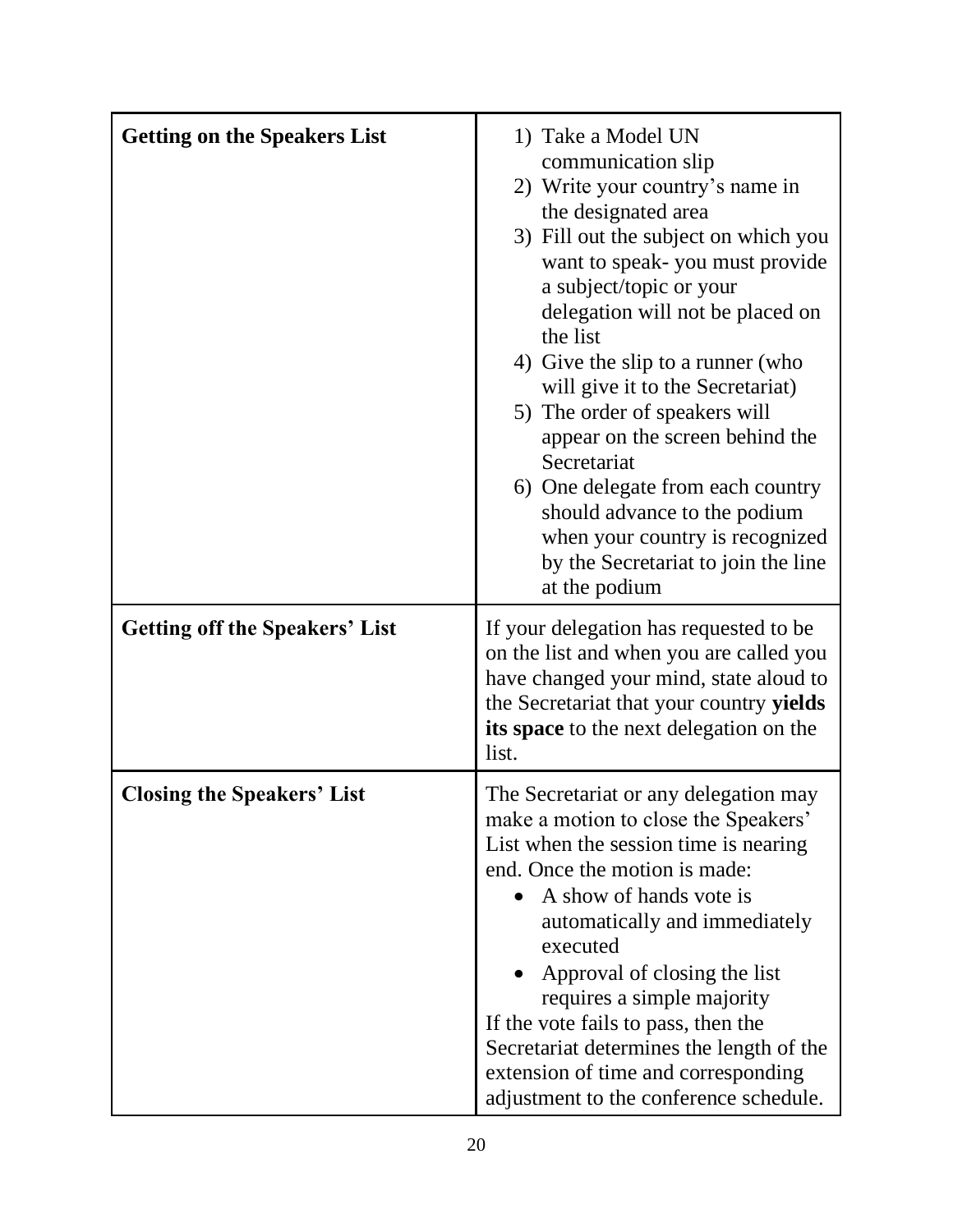| <b>Motion to Call for Moderated or</b><br><b>Unmoderated Caucus Time</b> | The Secretariat or any delegation may<br>make a motion to close discussion and<br>call for moderated or unmoderated                                                                                                                                                                                                                                                                                                                                                                                                                                      |
|--------------------------------------------------------------------------|----------------------------------------------------------------------------------------------------------------------------------------------------------------------------------------------------------------------------------------------------------------------------------------------------------------------------------------------------------------------------------------------------------------------------------------------------------------------------------------------------------------------------------------------------------|
| <b>Phrasing</b>                                                          | caucus time, which will be conducted                                                                                                                                                                                                                                                                                                                                                                                                                                                                                                                     |
| "I move to call for moderated caucus<br>time"                            | in the General Assembly room unless<br>otherwise designated by the<br>Secretariat.<br>A motion to call for moderated<br>$\bullet$                                                                                                                                                                                                                                                                                                                                                                                                                        |
| <b>OR</b>                                                                | or unmoderated caucus time is                                                                                                                                                                                                                                                                                                                                                                                                                                                                                                                            |
| "I move to call for unmoderated caucus<br>time"                          | made by a delegation<br>A show of hands vote is<br>$\bullet$<br>automatically and immediately<br>executed<br>Approval requires a simple<br>majority<br>The Secretariat will determine the<br>amount of time allowed for these<br>informal discussions. Such a motion<br>for each type of caucus may be called<br>for more than once a day, but each one<br>can only be executed <i>once</i> per day. If<br>the vote fails to pass, then debate<br>continues as scheduled. A vote must<br>also include a specific issue.<br>To be recognized in moderated |
|                                                                          | caucus time:                                                                                                                                                                                                                                                                                                                                                                                                                                                                                                                                             |
|                                                                          | Raise your placard and blue card<br>and wait for the Secretariat to<br>recognize you<br>Use your red card also with the<br>placard if the issue is <b>urgently</b><br>related to current comments                                                                                                                                                                                                                                                                                                                                                        |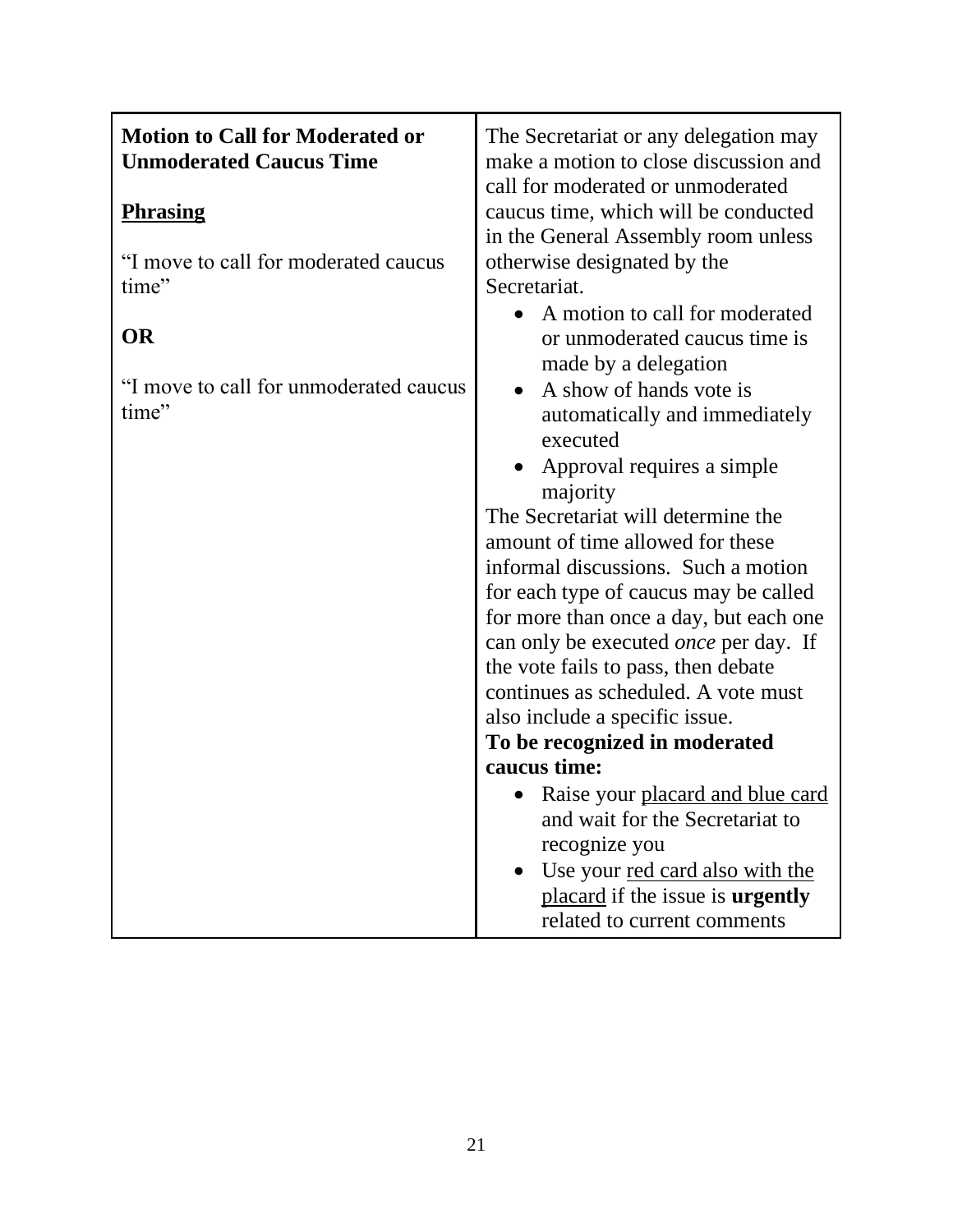| <b>Recognition to Question the Current</b><br><b>Speaker</b> | To be recognized by the Secretariat so<br>that your delegation may ask a<br>question of the person at the speakers'<br>podium:<br>• Raise the red card included in<br>your registration packet<br>The Secretariat will keep a list of<br>those asking questions and call on<br>delegations in an order set by the<br>Secretariat. |
|--------------------------------------------------------------|-----------------------------------------------------------------------------------------------------------------------------------------------------------------------------------------------------------------------------------------------------------------------------------------------------------------------------------|
| <b>Request to Extend Question Time</b>                       | To extend the time allowed for<br>questions to a particular speaker:<br>• Raise your blue card<br>• When recognized by the<br>Secretariat, state the amount of<br>time and reason why you would<br>like question time for this<br>speaker extended<br>Time will be extended at the discretion<br>of the Secretariat.              |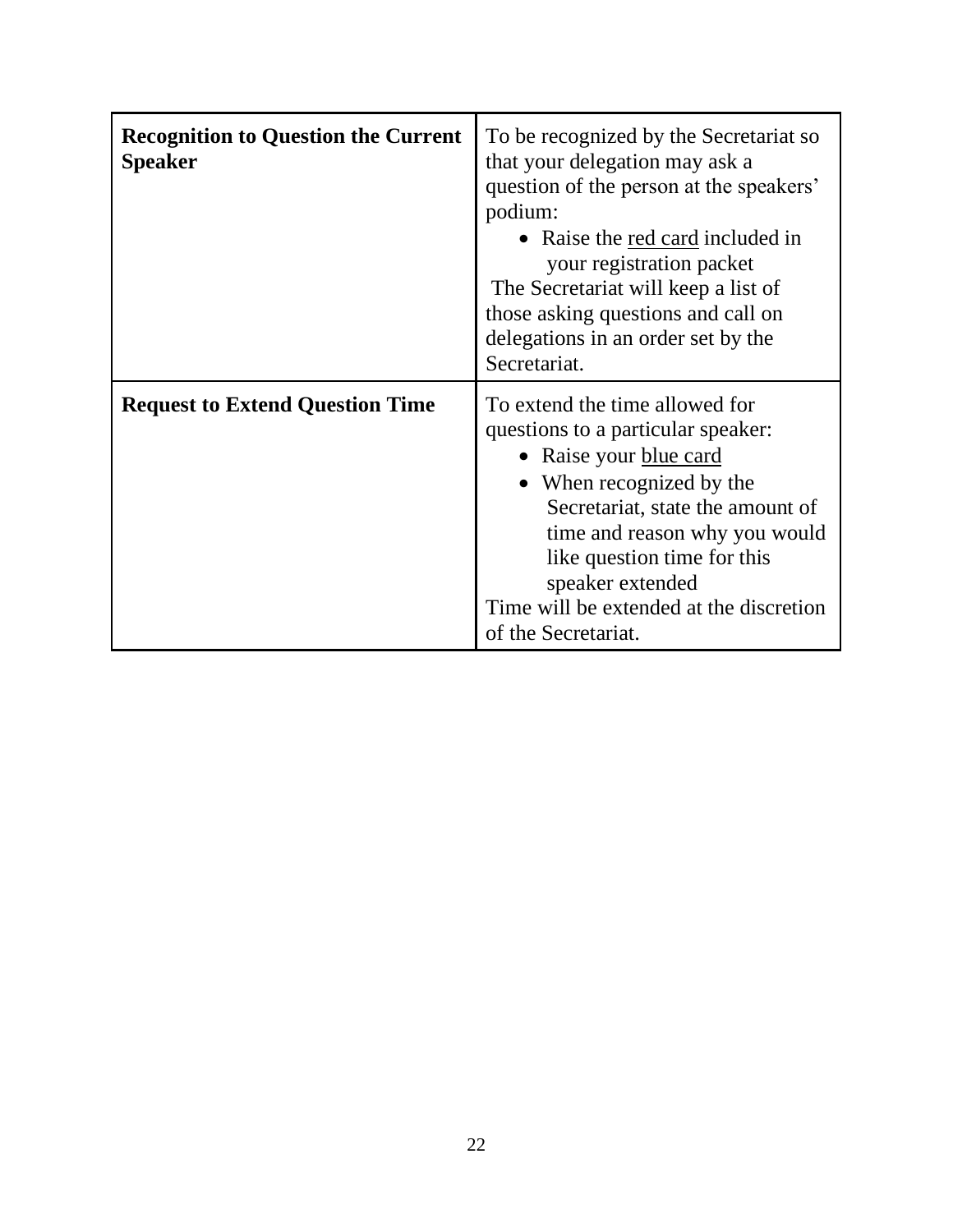| <b>Motion to Table Debate</b>               | A motion to table debate is a tactic to                                                                                                                                                                                                                                                                                                                                                                                                                                                                                                                                                                                                                                                                                                      |
|---------------------------------------------|----------------------------------------------------------------------------------------------------------------------------------------------------------------------------------------------------------------------------------------------------------------------------------------------------------------------------------------------------------------------------------------------------------------------------------------------------------------------------------------------------------------------------------------------------------------------------------------------------------------------------------------------------------------------------------------------------------------------------------------------|
| <b>Phrasing</b><br>"I move to table debate" | put the topic being discussed on hold,<br>possibly until resolutions are<br>presented. Delegates could table the<br>topic by adjourning debate, move<br>on to another topic, and then return to<br>the first topic at a later time. To table a<br>debate:<br>• Raise your blue card<br>A show of hands vote is<br>automatically and immediately<br>executed<br>This motion will pass with a $2/3$<br>majority<br>Once debate on a topic is voted as<br>tabled, the topic cannot be discussed<br>any more until a motion to re-open<br>debate on that topic is made (see<br>below) or a resolution is presented. If<br>such a motion passes, any delegations<br>on the speakers list for that topic will<br>be deleted from the current list. |
| <b>Motion to Re-open Debate Topic</b>       | To re-open debate on an issue or<br>resolution that has been tabled:                                                                                                                                                                                                                                                                                                                                                                                                                                                                                                                                                                                                                                                                         |
| <b>Phrasing</b>                             | • Raise your blue card                                                                                                                                                                                                                                                                                                                                                                                                                                                                                                                                                                                                                                                                                                                       |
| "I move to re-open debate topic"            | When recognized by the<br>Secretariat, state the topic or<br>resolution<br>• A show of hands vote is<br>automatically and immediately<br>executed<br>• This motion will pass with a $2/3$<br>majority.<br>Debate topics will change at the point<br>set by the Secretariat.                                                                                                                                                                                                                                                                                                                                                                                                                                                                  |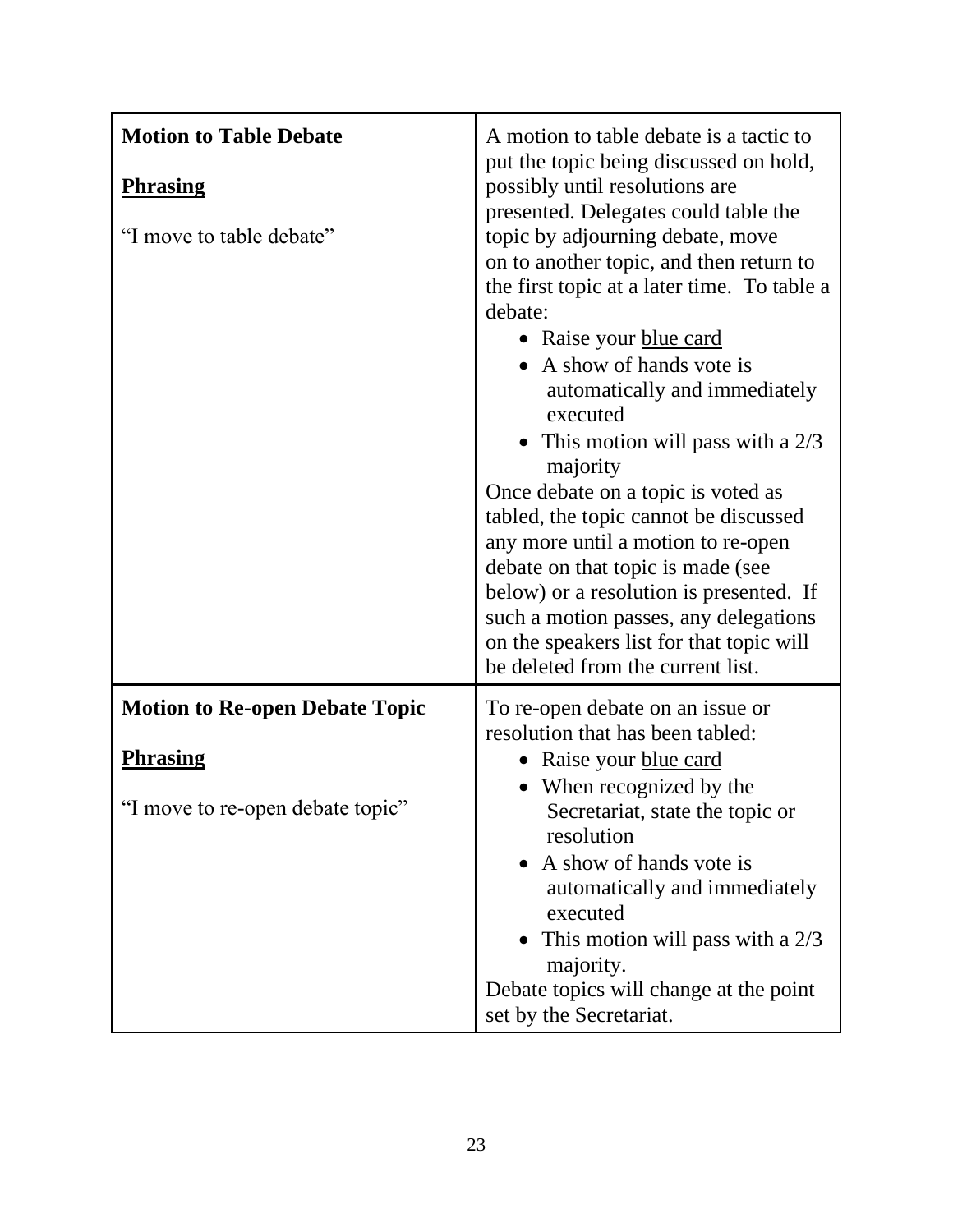| <b>Motion to Close Debate</b><br><b>Phrasing</b> | This motion is made in order for the<br>committee or General Assembly to<br>move into the voting procedure of a<br>resolution. Once a delegation feels as                                                                                                                                                                                                                                                                                                                                                         |
|--------------------------------------------------|-------------------------------------------------------------------------------------------------------------------------------------------------------------------------------------------------------------------------------------------------------------------------------------------------------------------------------------------------------------------------------------------------------------------------------------------------------------------------------------------------------------------|
| "I move to close debate"                         | if the presenter has made the country's<br>position clear and there has been<br>sufficient discussion of the topic and<br>their resolution on the floor, a delegate<br>can make a motion to move into voting<br>procedure by:<br>• Raising your blue card<br>• Making a motion to close debate<br>• A show of hands vote is<br>automatically and immediately<br>executed<br>• A simple majority is required for<br>this motion to pass<br>If it passes, a resolution vote will<br>immediately follow (see below). |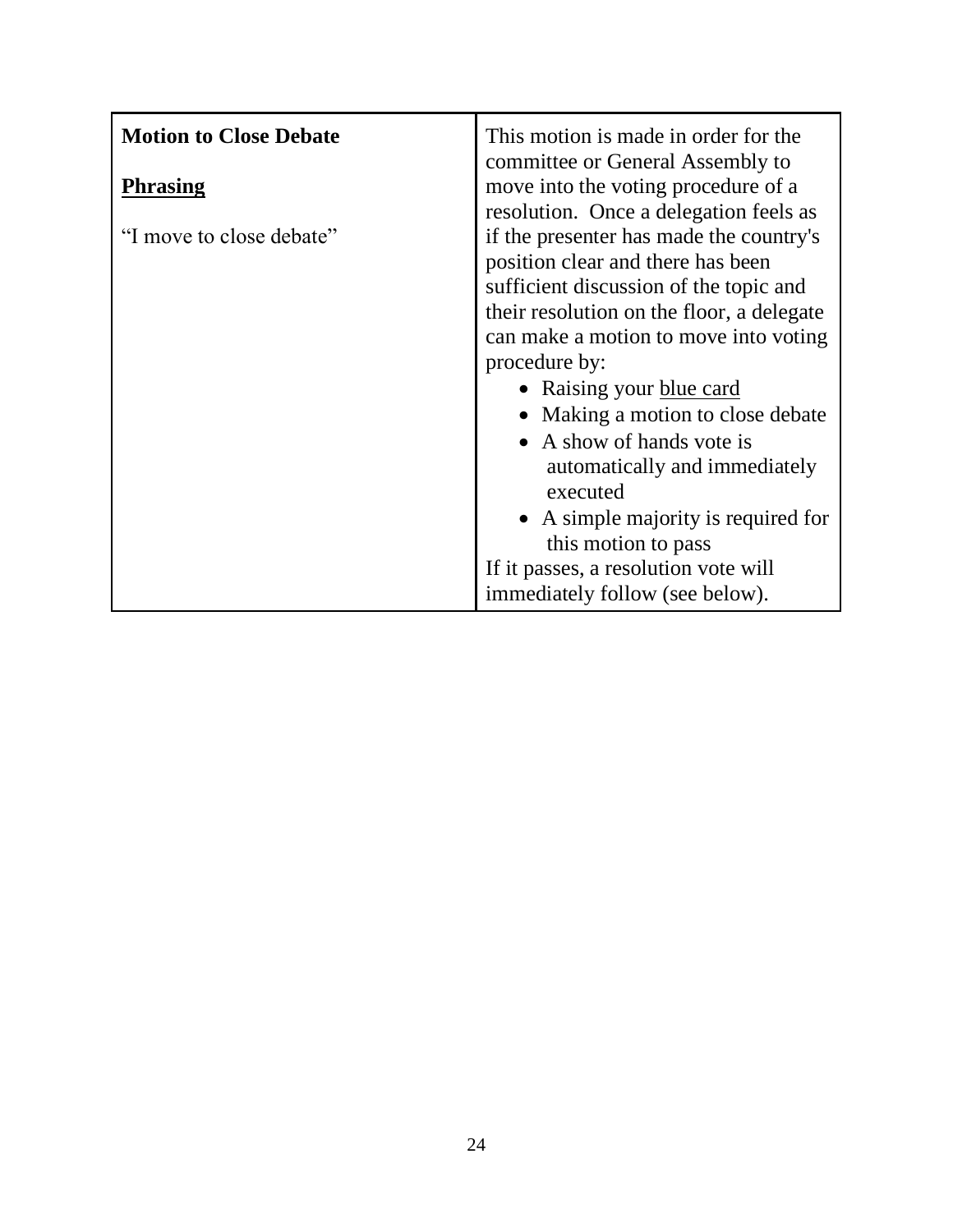| <b>Resolution Voting</b> | Once a motion for the closure of debate<br>on a resolution is passed, the<br>Secretariat will call for those wishing |
|--------------------------|----------------------------------------------------------------------------------------------------------------------|
|                          | to speak in favor of the resolution.                                                                                 |
|                          | • Interested delegates should raise                                                                                  |
|                          | their red cards                                                                                                      |
|                          | • The Secretariat will recognize                                                                                     |
|                          | two (2) delegations to speak                                                                                         |
|                          | from their seats                                                                                                     |
|                          | Each delegation will have one                                                                                        |
|                          | minute to state that delegation's                                                                                    |
|                          | final argument<br>Questions will not be allowed during                                                               |
|                          | this period. The Secretariat will then                                                                               |
|                          | call for those wishing to <b>oppose the</b>                                                                          |
|                          | resolution.                                                                                                          |
|                          | Interested delegates should raise                                                                                    |
|                          | their red cards                                                                                                      |
|                          | The Secretariat will recognize<br>$\bullet$                                                                          |
|                          | two (2) delegations to speak                                                                                         |
|                          | from their seats                                                                                                     |
|                          | Each delegation will have one                                                                                        |
|                          | minute to state that delegation's                                                                                    |
|                          | final argument<br>Next, a roll call vote in alphabetical                                                             |
|                          | order will begin. When called:                                                                                       |
|                          | • Delegations must announce to                                                                                       |
|                          | the Assembly if they vote yea                                                                                        |
|                          | (yes), nay (no), or abstain                                                                                          |
|                          | Resolutions pass with a 2/3                                                                                          |
|                          | majority of delegations present                                                                                      |
|                          | The Secretariat is responsible for all                                                                               |
|                          | vote tabulations. After a resolution                                                                                 |
|                          | moves to a vote, no amendments may                                                                                   |
|                          | be included.                                                                                                         |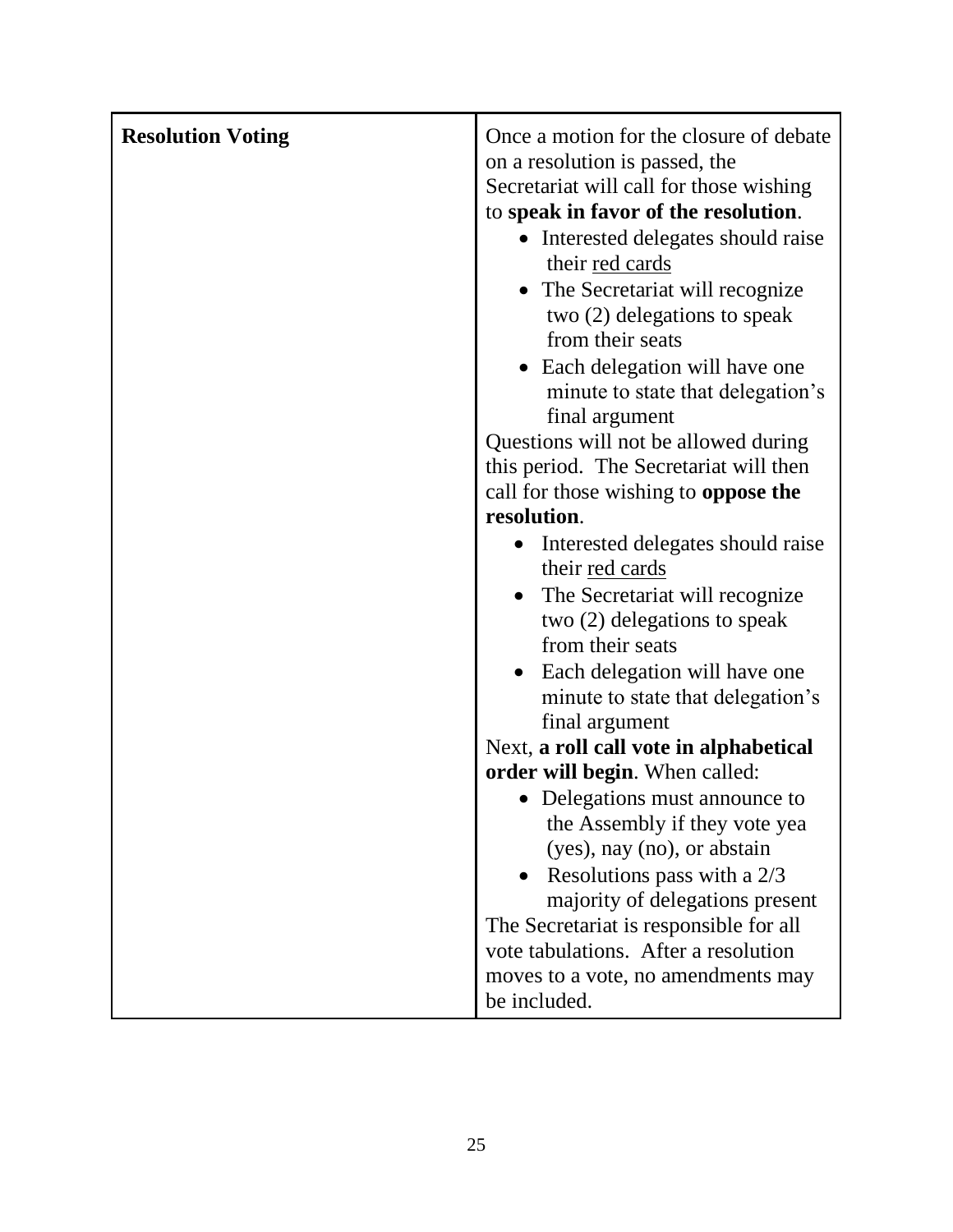| <b>Amendments to Resolutions</b> | If either a sponsor or signatory to a         |
|----------------------------------|-----------------------------------------------|
|                                  | resolution wishes to propose an               |
|                                  | amendment to a resolution during the          |
|                                  | <b>Resolution Debating and Voting</b>         |
|                                  | Session, this delegation must get             |
|                                  | approval of the wording from at               |
|                                  | least five other delegations that are         |
|                                  | signatories or sponsors of the                |
|                                  | resolution. To make an amendment:             |
|                                  | One delegation must call for a<br>$\bullet$   |
|                                  | motion to include the                         |
|                                  | amendment by raising its blue                 |
|                                  | card                                          |
|                                  | Upon recognition by the Secretariat:          |
|                                  | The amendment must be read                    |
|                                  | slowly <b>twice</b>                           |
|                                  | The five delegations in approval<br>$\bullet$ |
|                                  | must be stated                                |
|                                  | • A written copy of the                       |
|                                  | amendment must be given to the                |
|                                  | Recorder                                      |
|                                  | At this point, there may be:                  |
|                                  | • A five-minute unmoderated                   |
|                                  | caucus period for informal                    |
|                                  | discussion of the amendment,                  |
|                                  | allowed at the discretion of the              |
|                                  | Secretariat                                   |
|                                  | Followed by:                                  |
|                                  | • A five-minute $Q&A$ period                  |
|                                  | handled by one of the                         |
|                                  | amendment sponsors follows                    |
|                                  | Next:                                         |
|                                  | • A show of hands vote on the                 |
|                                  | amendment only will occur                     |
|                                  | A simple majority needed for its              |
|                                  | inclusion in the resolution                   |
|                                  | A maximum of <b>two amendments per</b>        |
|                                  | resolution may be brought to a vote           |
|                                  | during the conference.                        |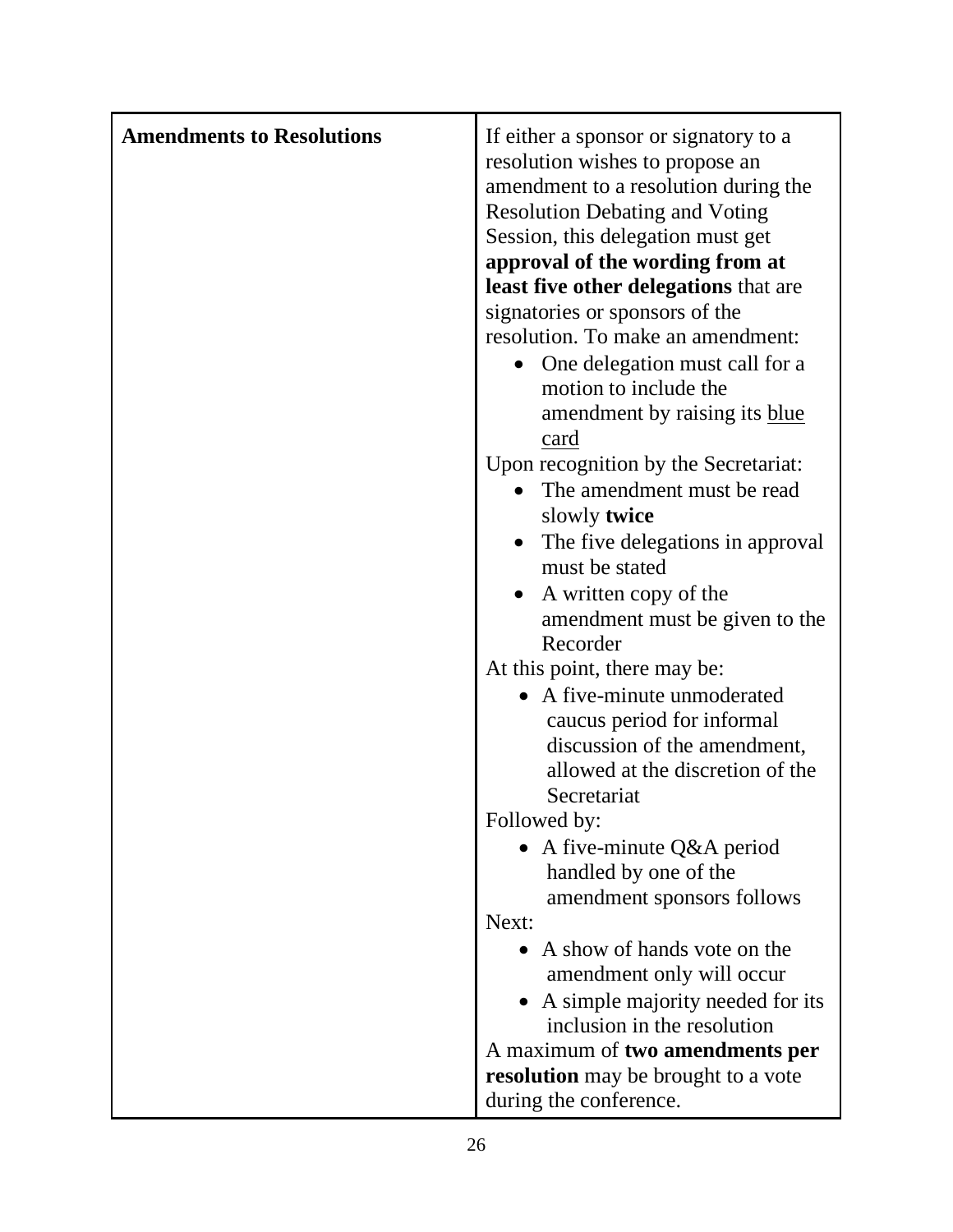| <b>Abstaining</b>                    | Delegations may abstain on resolution<br>voting only. They may not abstain on<br>any procedural votes of any kind,<br>including motion to table and close<br>debates.                                                                                                                                                                                                                                                                                                                                                                                                                                                        |
|--------------------------------------|------------------------------------------------------------------------------------------------------------------------------------------------------------------------------------------------------------------------------------------------------------------------------------------------------------------------------------------------------------------------------------------------------------------------------------------------------------------------------------------------------------------------------------------------------------------------------------------------------------------------------|
| <b>Point of Order or Information</b> | During the debate on any topic, a<br>delegation wishing for clarification,<br>explanation, or resolution of seemingly<br>unclear parliamentary rules can send a<br>note to the Rules Chairperson. The<br><b>Rules Chairperson may:</b><br>Respond by note<br>Direct the question to the<br>Secretariat<br>Request an outside meeting with<br>the delegate to clarify the answer<br>The decision of the Rules Chairperson<br>is final. The Chairperson will inform<br>the Secretariat of all decisions affecting<br>the debate. The Secretariat will<br>announce such decisions to the General<br>Assembly at its discretion. |
| <b>Point of Personal Privilege</b>   | A delegate may raise a point of<br>personal privilege in order to inform<br>the chairperson of a physical<br>discomfort s/he is experiencing, such<br>as:<br>• Inability to hear another<br>delegate's speech<br>Request for calling delegates to<br>order (ex: reduction in chatter)<br>To notify the Secretariat of this point,<br>raise your yellow card, and the<br>Secretariat will recognize your<br>delegation to explain your request.<br>The Secretariat will formally make all<br>announcements of these requests.                                                                                                 |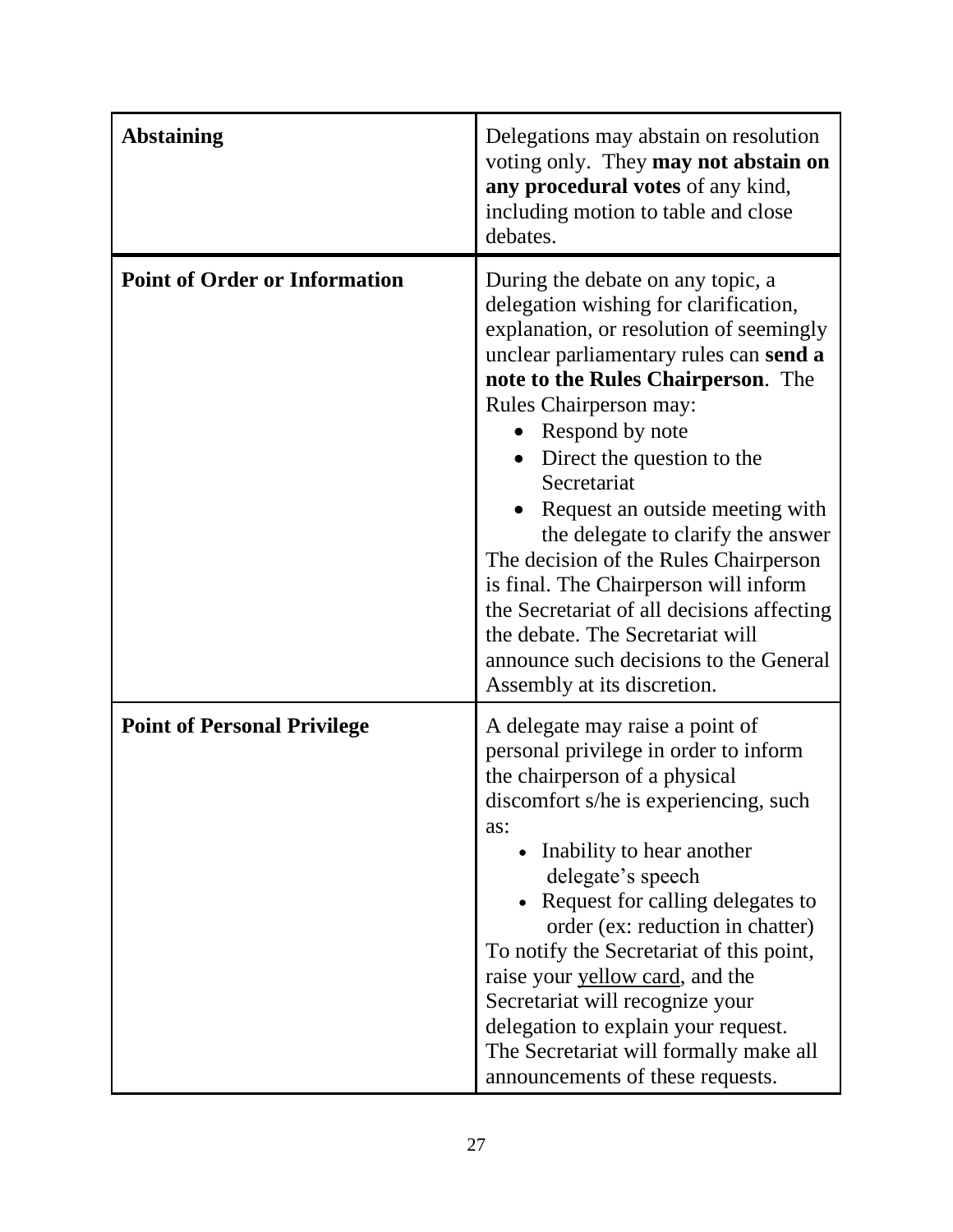## **PARTICIPATING SCHOOLS -MODEL UN 2022**

#### **BCPS:**

Carver Center for the Arts Chesapeake High Dulaney High Dundalk High Eastern Technical High Franklin High Hereford High Lansdowne High Loch Raven High New Town High Owings Mills High Parkville High Perry Hall High Pikesville High Randallstown High Sparrows Point High Towson High Western School of Technology Woodlawn High

#### **Non-BCPS:**

Crofton High (Anne Arundel) North Point High (Charles) La Plata High (Charles) Mt. St. Joseph's (Balt. City) St. Charles High (Charles)

#### **COUNTRY AND COMMITTEE ASSIGNMENTS:**

- Each country is represented by two students.

- Each country receives two committee assignments. All committees meet at the same time, thus, the two representatives must each attend a separate committee meeting.

-Country and committee assignments are announced the week of the UN Training Day. Country and Committee assignments are found on the following page. Any updates will be sent to schools prior to the March conference.

- The committees for 2020 include Anti-Corruption (AC), Children (CH), Environmental (EN), Economic and Social (ES), Health (HL), Human Rights (HR), Law (L), Refugees (R), Sustainable Communities (S), Science and Technology (ST), the Security Council (SC), and Trade and Development (TD).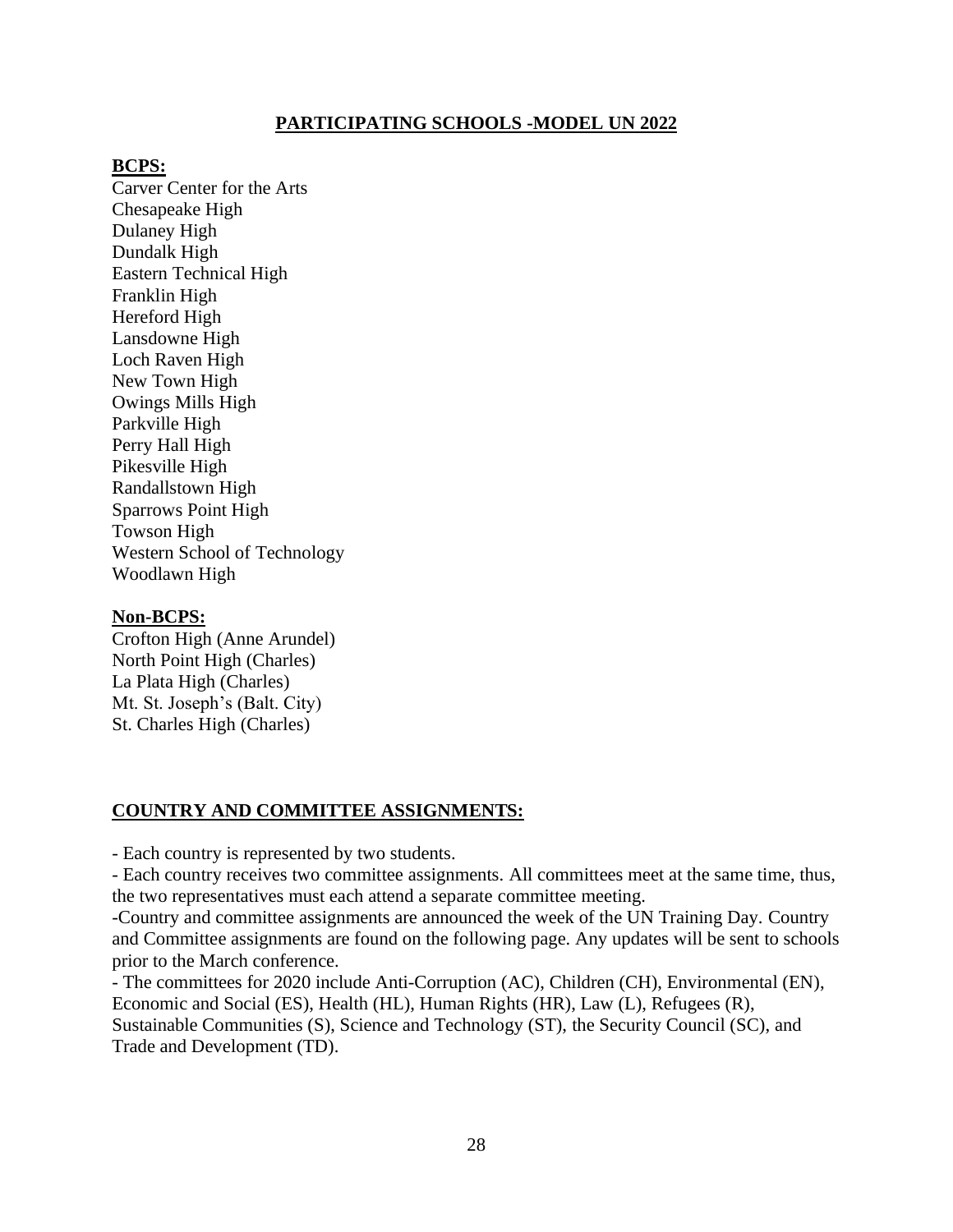## **SCHOOL/COUNTRY ASSIGNMENTS-MODEL UN 2021/2022 (as of 3/1/22)**

\*Committee assignments will be sent separately

\*\*Note that this list may change slightly between November and the March conference.

## **Carver (14)**

Colombia Liechtenstein Pakistan Russia Senegal South Africa Sri Lanka

#### **Chesapeake (10)**

Cameroon Cuba Georgia Ivory Coast Malta

#### **Crofton (9)**

Burundi **Croatia** Denmark DR Congo Guyana

#### **Dulaney (9)**

**Chad** Kazakhstan Lithuania Saint Vincent Slovenia

### **Dundalk (7)**

Brazil Estonia Philippines Zimbabwe

## **Eastern Tech (12)**

Gambia Greece Iraq Poland South Korea Venezuela

#### **Franklin (14)**

Australia Dominican Republic El Salvador Kenya Morocco **Netherlands** Tajikistan

#### **Hereford (8)**

Albania Ireland Jamaica Japan

#### **Lansdowne (8)**

Hungary Iran New Zealand Sierra Leone

#### **La Plata (10)**

Bulgaria Costa Rica Egypt Ghana Indonesia Somalia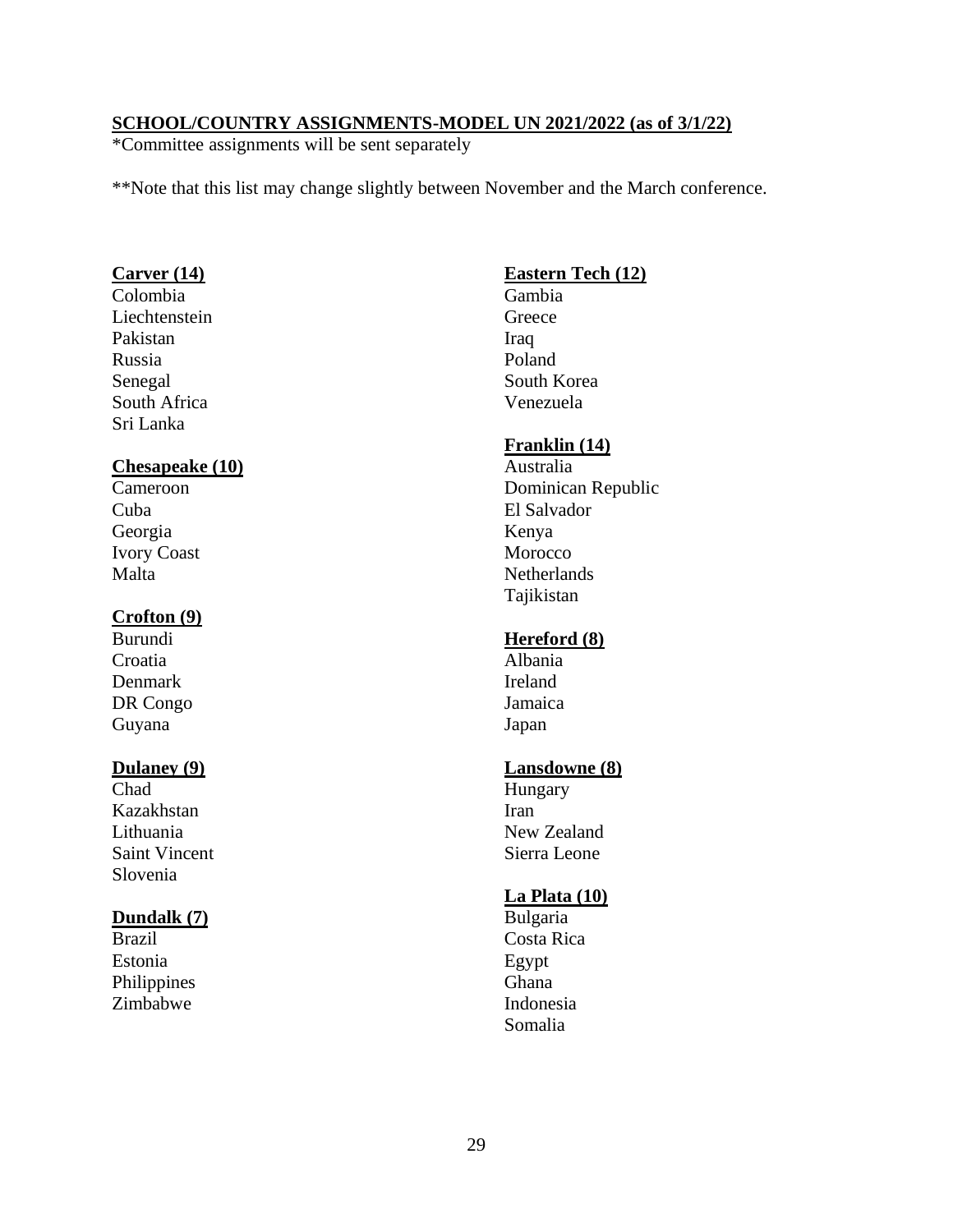#### **Loch Raven (10)**

Afghanistan Ecuador France Madagascar Oman

## **Mount St. Joseph (10)**

Argentina Czech Republic Lebanon Thailand Togo

#### **New Town (10)**

Algeria Finland Micronesia Sudan Suriname

## **North Point (12)**

Azerbaijan Guatemala Mongolia Niger Switzerland United Arab Emirates

## **Owings Mills (8)**

Israel Kyrgyzstan Portugal Serbia

#### **Parkville (14)**

Armenia Bangladesh Gabon Haiti Libya Turkey Uganda Ukraine

## **Perry Hall (10)**

Fiji Macedonia Peru Slovakia Tunisia

## **Pikesville (20)**

Angola Bhutan Canada Namibia Romania Sweden Syria Turkmenistan Uruguay Vietnam

## **Randallstown (14)**

Austria Belize Kiribati Liberia Mali Saudi Arabia United Kingdom Uzbekistan

### **Saint Charles (4)**

Cambodia Chile Ethiopia Germany

#### **Sparrows Point (14)**

Belgium Iceland Jordan Myanmar Palau Panama Rwanda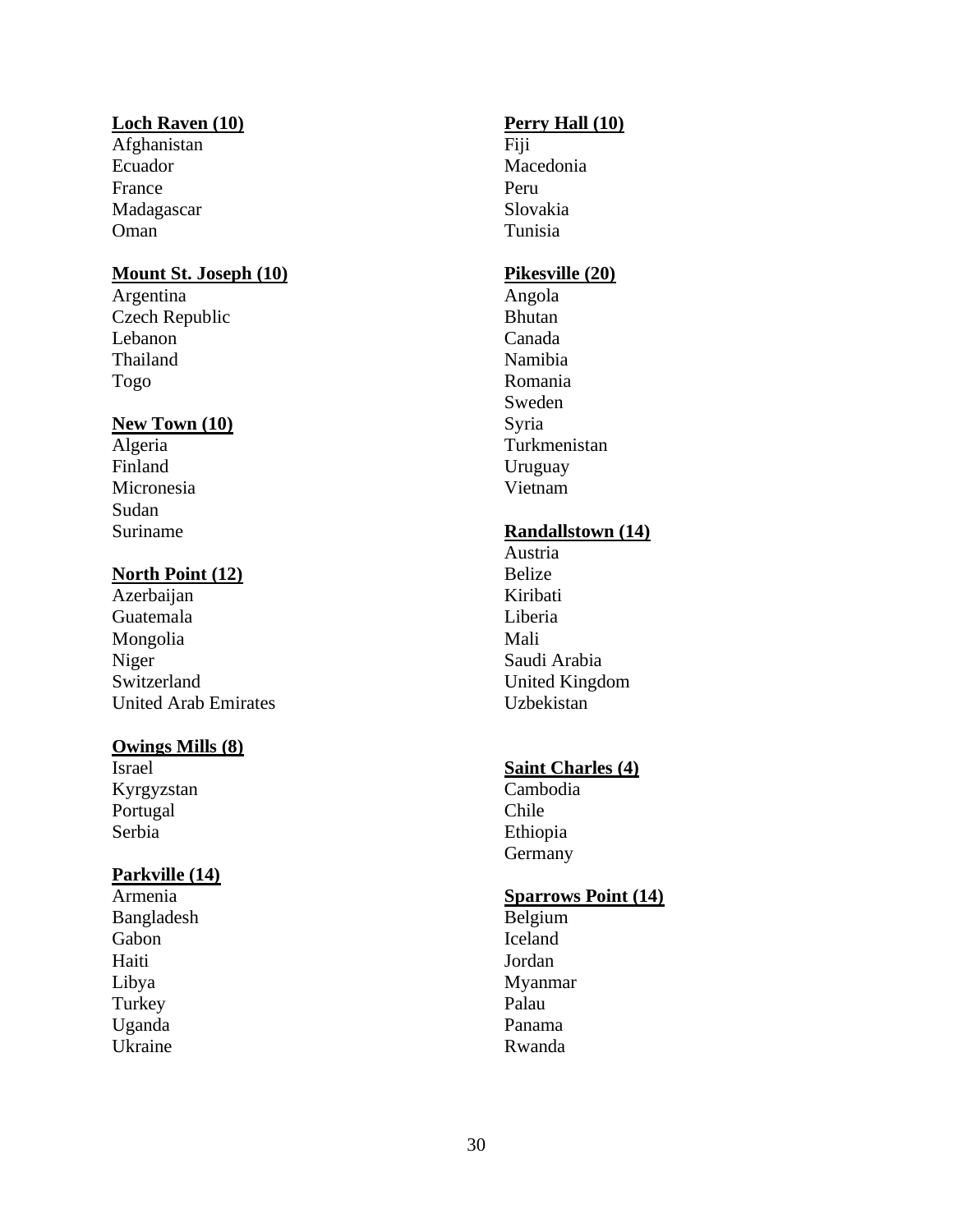**Towson (6)** China Italy Singapore

#### **Western Tech (12)** Eritrea

North Korea

Norway Papua New Guinea Trinidad Yemen

## **Woodlawn (2)**

Paraguay Spain

## **MODEL UN COMMITTEES—2022**

Assignments are for committee meetings on Saturday morning of the March conference. One member of every delegation should attend each assigned committee meeting.

### **Anti-Corruption**

Armenia Australia Cameroon Dominican Republic Egypt Finland Hungary Jordan Peru Philippines Romania Senegal Sri Lanka Switzerland Togo Ukraine Venezuela Yemen

## **Children**

Australia Cameroon Chad Dominican Republic Finland Hungary Jordan Peru Philippines Romania Senegal Sri Lanka Switzerland Togo Ukraine Uzbekistan Venezuela Yemen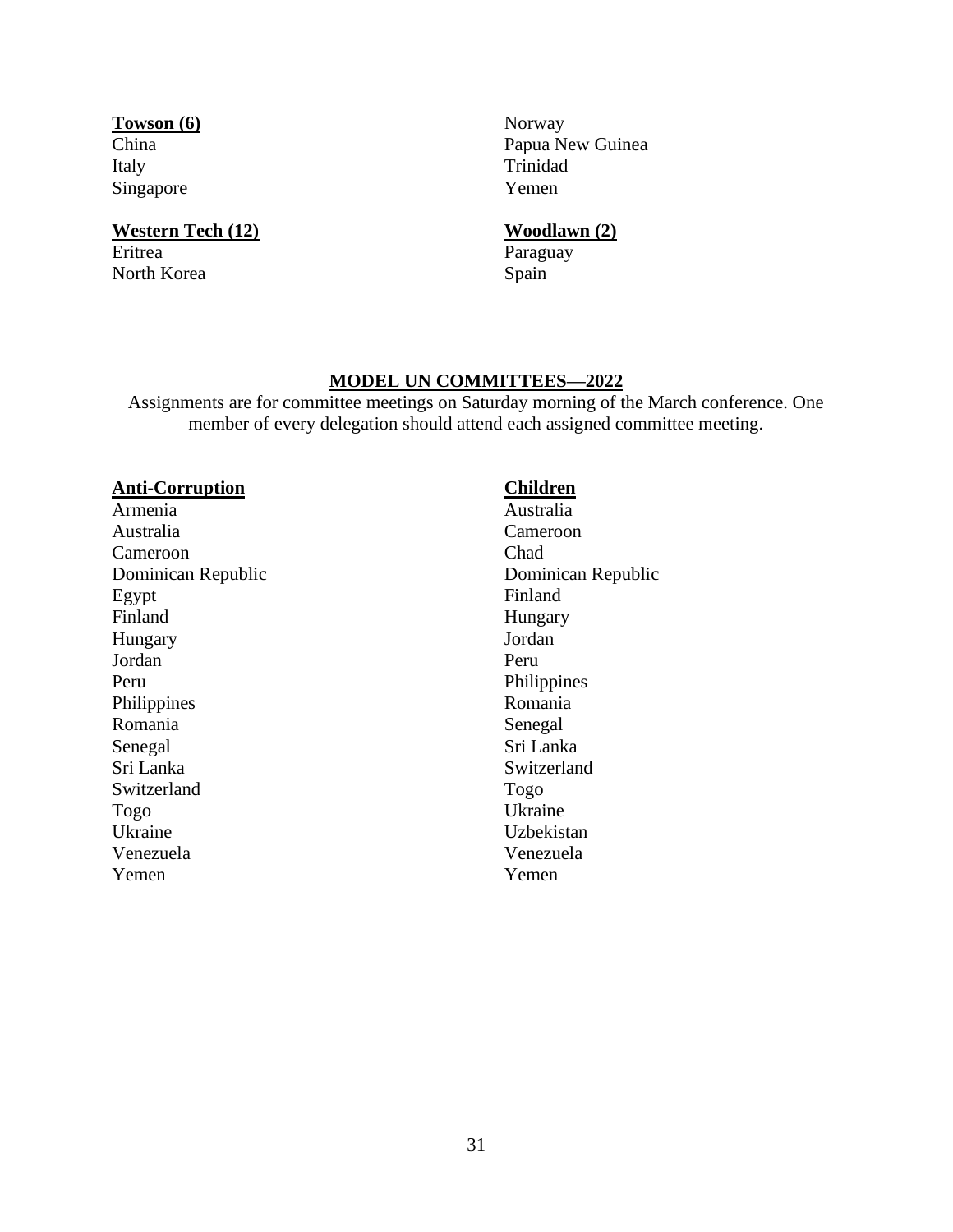#### **Environment**

Afghanistan Bhutan Canada Colombia Denmark Gambia Guatemala Haiti Japan Malta Morocco Papua New Guinea Portugal Rwanda Saudi Arabia Sierra Leone Slovenia Suriname Thailand

#### **Economic and Social**

Angola Belize Bulgaria Croatia Cuba Ecuador Georgia Iraq Italy Lebanon Libya New Zealand North Korea Palau Panama Poland Slovakia South Africa Sweden Tajikistan

#### **Health**

Angola Belize Bulgaria Croatia Cuba Ecuador Georgia Iraq Italy Lebanon Libya New Zealand North Korea Palau Panama Poland Slovakia South Africa Sweden Tajikistan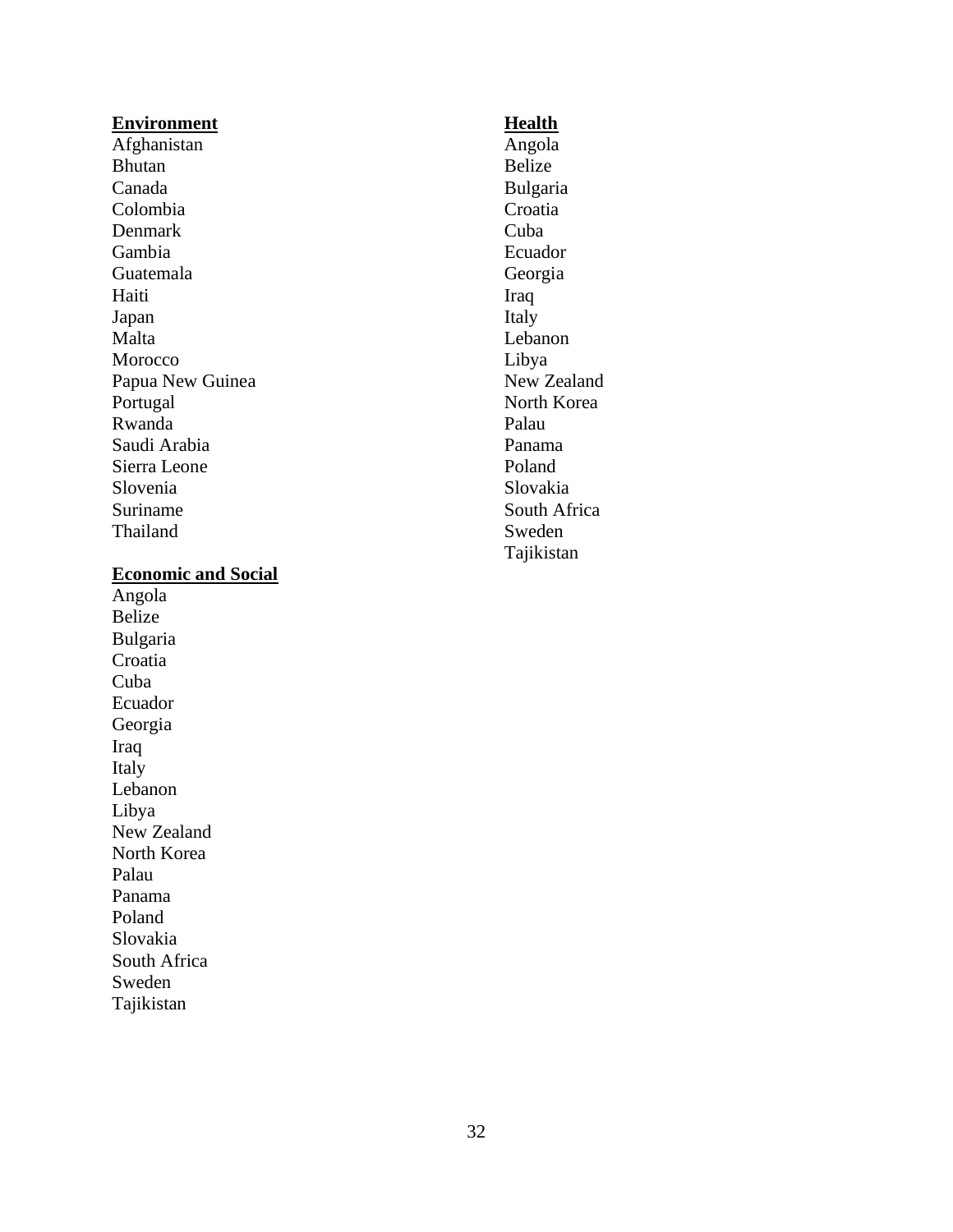#### **Human Rights**

Albania Brazil Cambodia China DR Congo France Gabon Ghana Ireland Israel Kazakhstan Kenya Micronesia Niger Norway Russia Saint Vincent Tunisia Uganda United Arab Emirates Uruguay Vietnam

#### **Law**

Afghanistan Bhutan Canada Colombia Denmark Gambia Guatemala Haiti Japan Malta Morocco Papua New Guinea Portugal Rwanda Saudi Arabia Sierra Leone Slovenia Somalia Suriname Thailand

#### **Refugees**

Algeria Austria Azerbaijan Burundi Czech Republic El Salvador Fiji **Greece** Indonesia Ivory Coast Liberia Liechtenstein Myanmar Serbia Singapore South Korea Syria Trinidad and Tobago **Turkey** Turkmenistan Zimbabwe

## **Sustainable Communities**

Argentina Bangladesh Belgium Costa Rica Eritrea Estonia Guyana Iceland Iran Jamaica Kiribati Kyrgyzstan Macedonia Madagascar Mali Mongolia Namibia **Netherlands** Oman Pakistan Sudan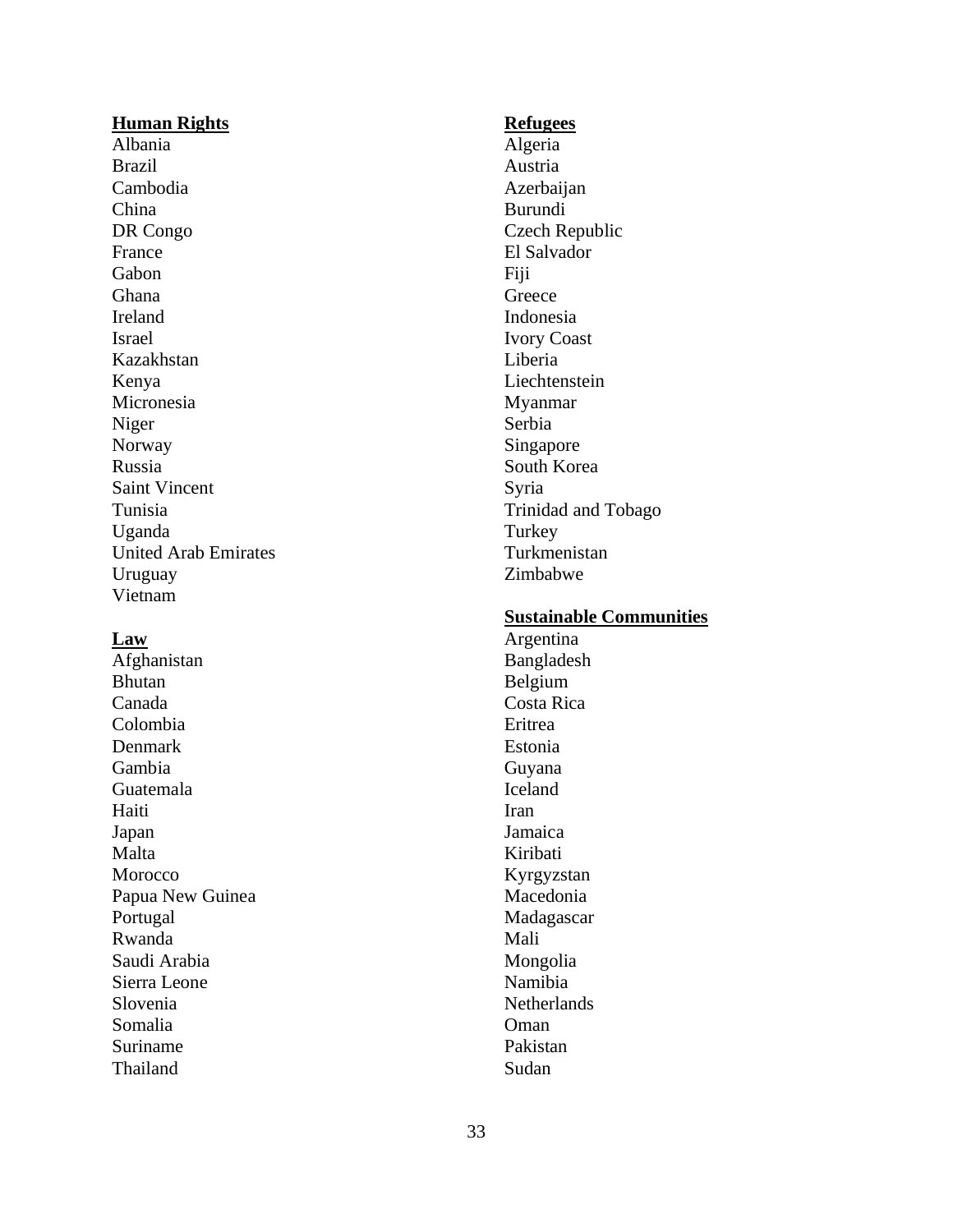#### **Security Council**

Albania Brazil China DR Congo France Gabon Ghana Ireland Israel Kazakhstan Kenya Micronesia Niger Norway Russia Saint Vincent Tunisia Uganda United Arab Emirates United Kingdom Uruguay Vietnam

## **Science and Technology**

Argentina Belgium Costa Rica Eritrea Germany Iceland Iran Jamaica Kiribati Kyrgyzstan Macedonia Madagascar Mali Mongolia Namibia **Netherlands** Oman Pakistan Sudan

#### **Trade and Development**

Algeria Austria Azerbaijan Burundi Chile Czech Republic El Salvador Fiji **Greece** Indonesia Ivory Coast Liberia Liechtenstein Lithuania Myanmar Paraguay Serbia Singapore South Korea Syria Trinidad and Tobago Turkey Turkmenistan